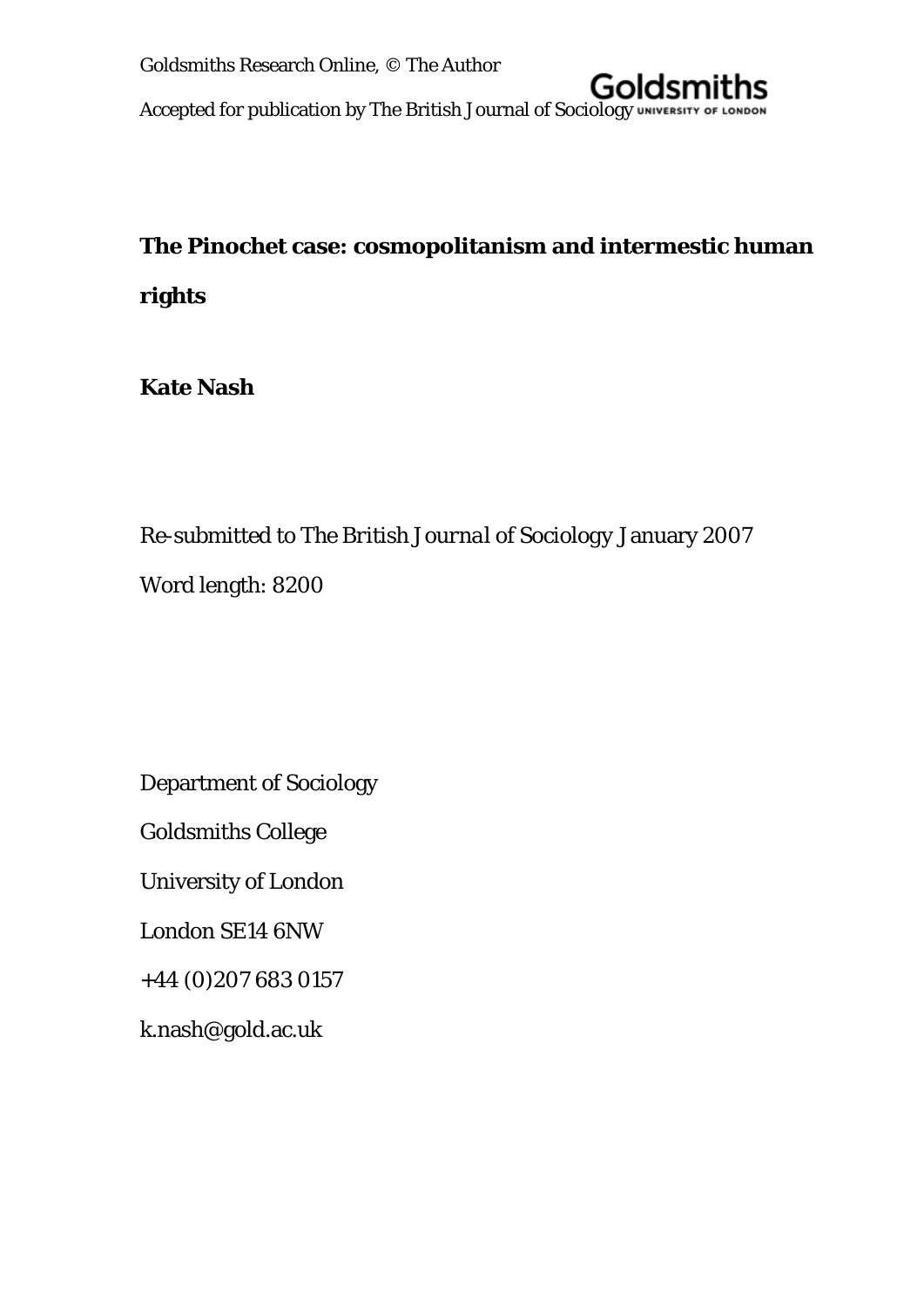# **The Pinochet case: cosmopolitanism and intermestic human rights**

# **Abstract**

This article explores the Pinochet case, widely heralded as a landmark, as a case of 'intermestic' human rights that raises difficult normative and empirical questions concerning cosmopolitan justice. The article is a contribution to the sociology of human rights from the perspective of methodological cosmopolitanism, developing conceptual tools and methods to study how cosmopolitanising state institutions and cultural norms are inter-related. The argument is made that in order to understand issues of cosmopolitan justice, sociologists must give more consideration to political culture.

**Keywords:** human rights; state; justice; community; political culture.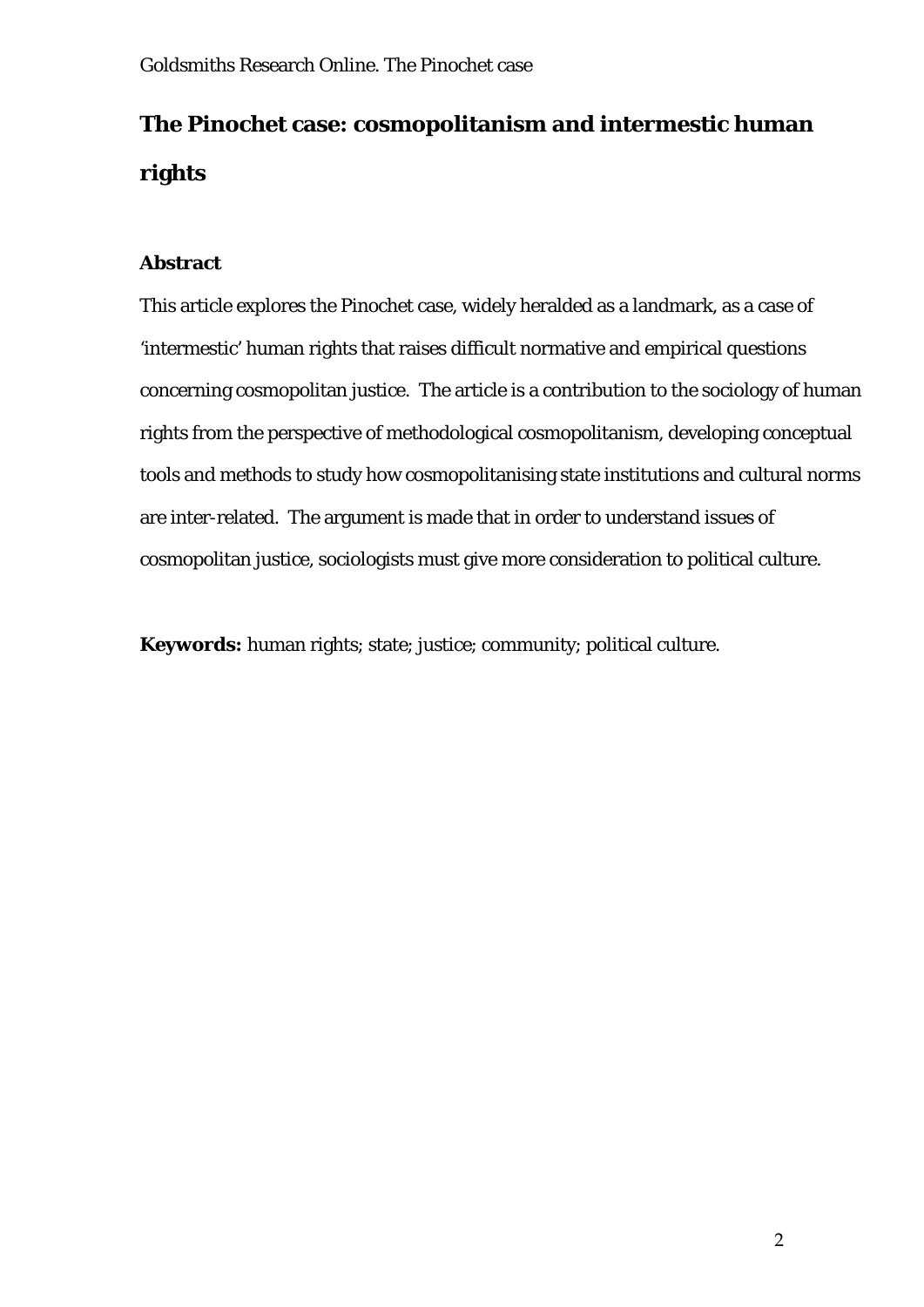# **The Pinochet case: cosmopolitanism and intermestic human rights**

Arrested in October 1998 with a warrant from a Spanish magistrate demanding his extradition for crimes against humanity committed whilst he was President of Chile following a military coup, Pinochet was put under house arrest in the UK until March 2000 when he was finally declared by the Foreign Secretary Jack Straw to be medically unfit for trial and flown home to Chile. The Pinochet case was a landmark for the human rights movement, widely celebrated as a turning point in the extension of international human rights standards (1).

The study of human rights has been dominated by legal scholarship, but in this article the Pinochet case is studied sociologically, from the perspective of cosmopolitanism (see Beck 2006a). The sociological study of human rights requires special attention to issues of justice (see Turner 2006). Although methodological and normative cosmopolitanism are distinct, the former necessarily includes the latter insofar as 'really existing' issues of cosmopolitan justice are one of the most significant sites for the cosmopolitanising of institutions and, potentially at least, for 'reflexive cosmopolitanism', or an enhanced orientation towards 'world-openness' (Beck 2006a: 6; Delanty 2006). The Pinochet case offers the opportunity to explore difficult questions for cosmopolitanism, especially concerning the 'who' of justice where borders are no longer taken-for-granted.

Justice that is more than merely procedural requires both legitimate institutional procedures - the modern, rational procedures of law and bureaucracy - and also a bounded, concrete community that recognises those procedures as legitimate. Justice has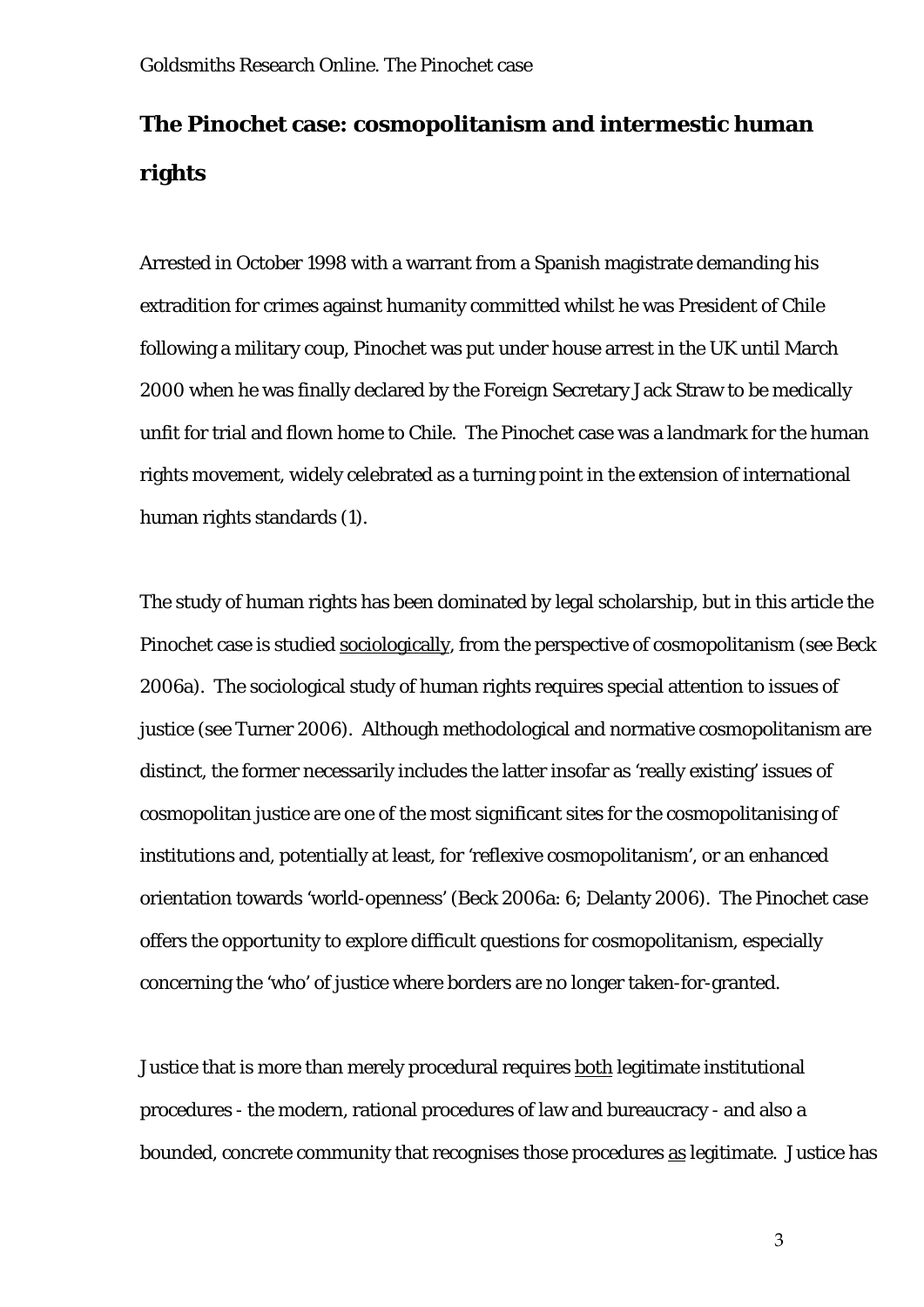to be seen to be done – not only to those who demand it (justice can not simply be relative to demands), but to a community for whom the desire for justice in a particular case is both comprehensible and morally significant. Framing justice as 'national' in the international states system tied procedures of justice and political community together in such a way that questions of 'who' were not raised (Fraser 2006). But once this frame is disrupted, the development of cosmopolitan norms requires both the production of new formal-procedural institutions and the imagining of new political communities. How are political communities of justice formed beyond the national state, and how can sociologists conceptualise and study their formation and re-formation in relation to cosmopolitanising state institutions?

As sociologists, we cannot restrict our study of human rights to legal definitions if we are to understand emergent possibilities for cosmopolitan justice. In fact, in strictly legal terms, the Pinochet case did not concern human rights violations, which are not criminal matters; human rights law takes the form of civil and public law and offers only civil remedies. For sociological study, however, legal definitions are just part of understanding human rights. Political and popular uses of the term 'human rights' tend not to distinguish between different branches of law. For example, both Amnesty International and Human Rights Watch frequently described the Pinochet case in general terms as concerning human rights violations and in the media the case was invariably represented as concerning human rights. Human rights have meanings and effects beyond the legal domain and these are as crucial for cosmopolitan justice as changes in the law.

The Pinochet case certainly involved extremely complex legal reasoning. The initial finding by a Divisional Court that Pinochet was entitled to diplomatic immunity as a former head of state was appealed in the House of Lords where there were then three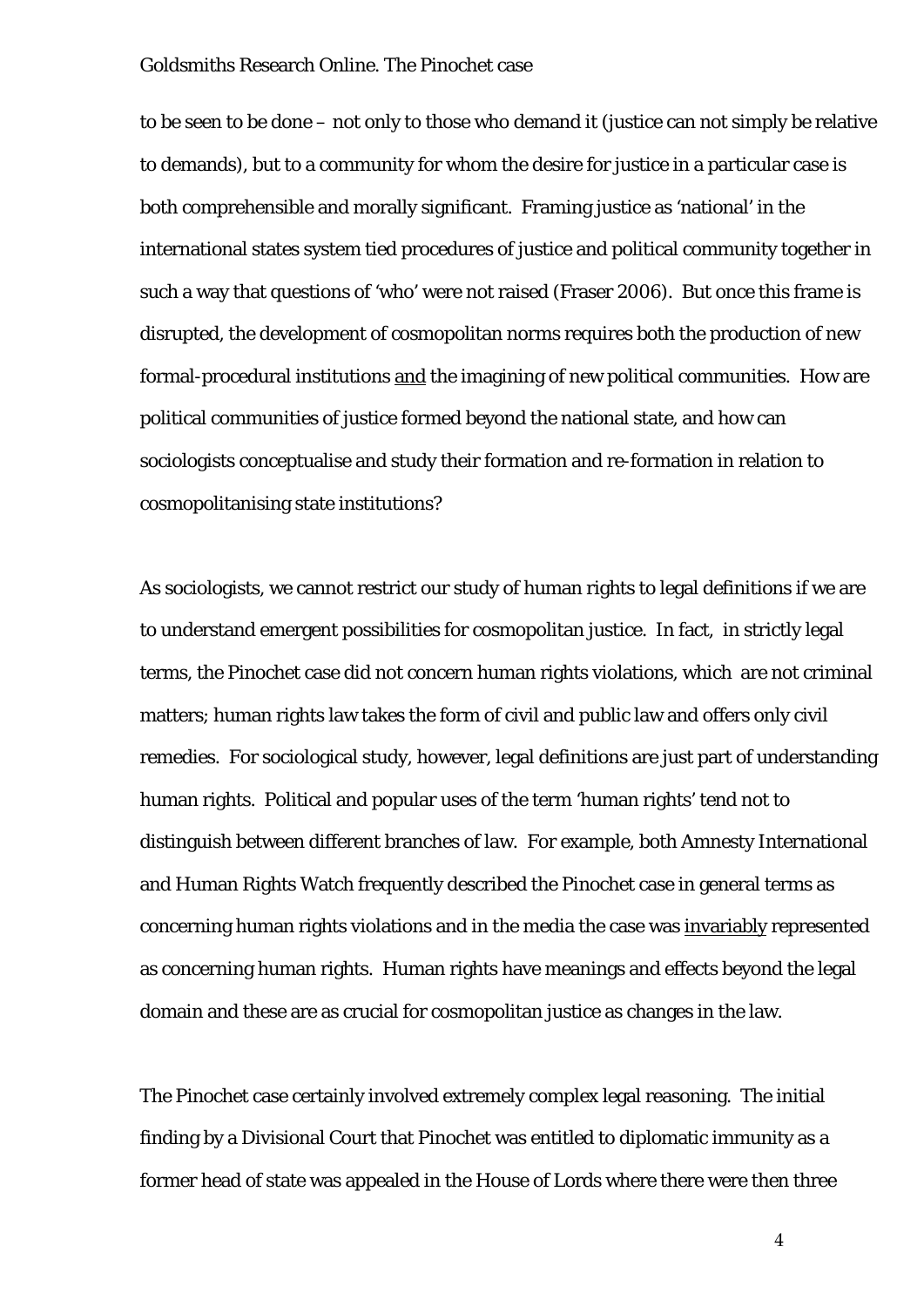judgements by the Law Lords concerning the case, though only one legal decision. In the first judgement (Pinochet 1) the majority of the Lords found that Pinochet should be extradited to face criminal charges in Spain because international customary law, which would otherwise have prevented prosecution of a head of state for acts whilst committed in office, could not be understood to sanction crimes against humanity. This judgement was then set aside for reasons of alleged bias on the part of one of the judges (Pinochet 2), an unprecedented decision that could have triggered a constitutional crisis on the eve of reform of the House of Lords (Woodhouse 2003). Finally, the Lords decided that Pinochet should be extradited (Pinochet 3), on much narrower technical grounds than Pinochet 1. However, the Pinochet case also involved political maneuvering: huge public involvement (Straw received over 70,000 letters about it), vigorous lobbying of the government by NGOs, passionate political protest by Chileans in London and in Chile, more or less secret diplomatic negotiations with officials acting on behalf of other states, and a sharp re-drawing of Left-Right political lines that had, arguably, softened in the first decade after Communism. It was also a massive media event, with the Law Lords' decisions broadcast live on TV for the first time, the story of Lord Hoffman's association with Amnesty that led to Pinochet 2 breaking on Newsnight, and blanket media coverage of the story, at the beginning and at peak moments throughout the course of events. According to Geoffrey Robertson the media even played a crucial role in Pinochet's arrest: it was prompted by an article published in The Guardian on October 15th 1998, 'A Murderer Among Us', written by Hugh O'Shaughnessy, Chairman of the Latin American Bureau (Robertson 2002: 396).

The study of human rights law operates with a strict division between international law (eg Steiner and Alston 2000), and domestic law (eg Fenwick 2002). From a sociological point of view, however, this conventional legal paradigm is misleading and it is important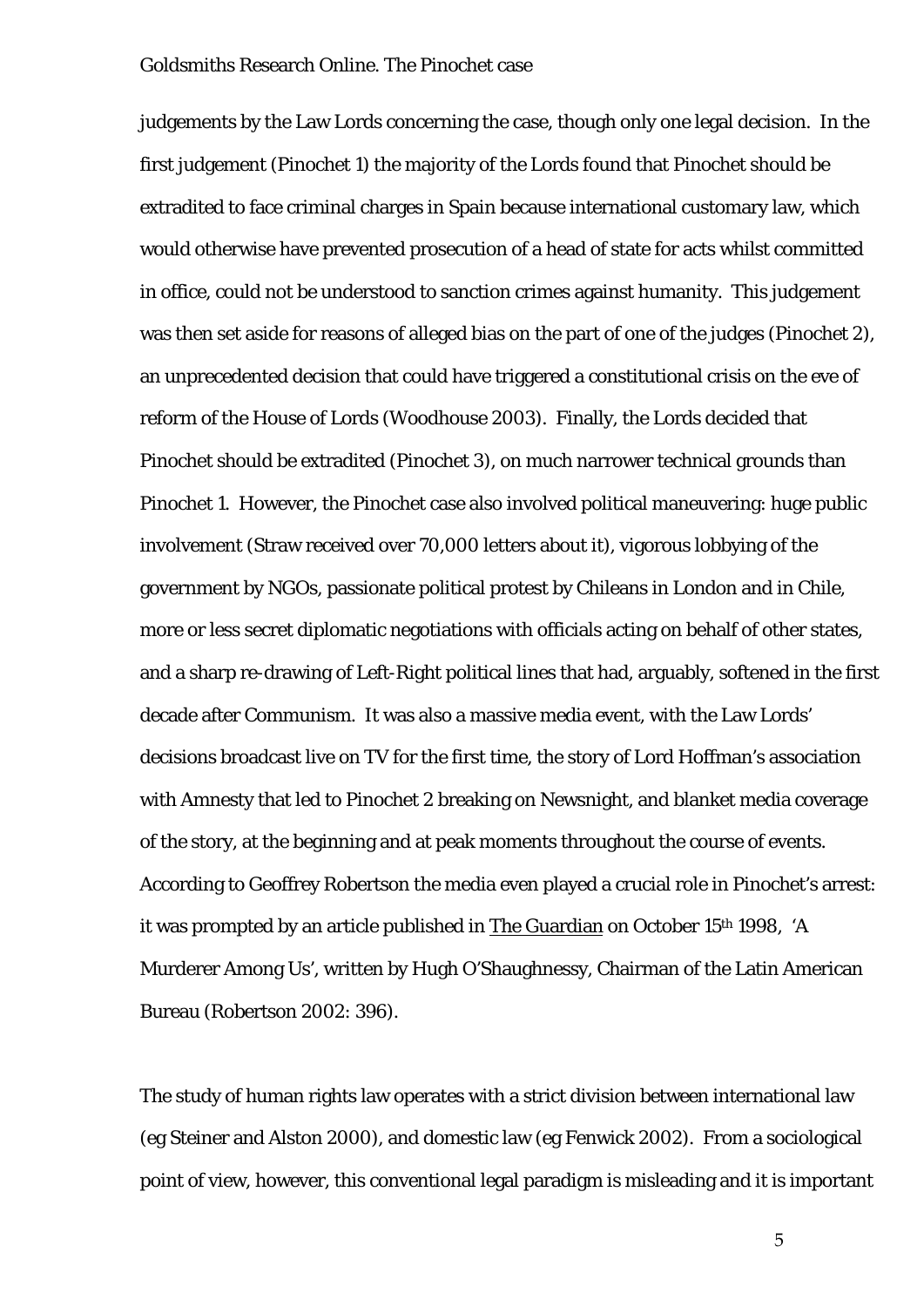to understand how human rights are becoming 'intermestic'. Though universal in form since their inception in natural law, human rights have only come to be applied to noncitizens within and across national borders relatively recently. This does not mean, however, that borders become irrelevant in human rights cases. Human rights are becoming intermestic rather than transnational: human rights do not just cross borders, they contest, disrupt and sometimes re-configure them. 'Intermestic' marks the complexity of social processes that disrupt and re-make the 'inside' and 'outside' of states, and which are not yet definitively mapped or adequately theorised. In this respect the Univeral Declaration of Human Rights was a turning point in the globalisation of human rights, the beginning of a system that systematically monitors states' compliance in ensuring individuals' human rights, regardless of nationality. The end of the Cold War was another turning point, enabling virtual consensus on the importance of supporting civil and political human rights for individuals and groups within states and promoting the development of legal and political means to realise them (Forsythe 2000). Political use of the language of human rights is increasingly important in the rhetoric both of state elites and of NGOs (which themselves cross borders, often having ambiguous status in relation to the international/domestic distinction) to justify action at home and abroad. Even in law, increasing legalisation of human rights complicates the international/domestic division (3). For example, customary international law is drawn on in national courts; and national law is created through reference to international agreements and conventions, so that lawyers and judges may refer to the intentions of international actors, or to cases and law in other nations, as well as to domestic cases.

Institutions of procedural justice nevertheless all depend on the machineries of states, which sign and ratify treaties and conventions, appoint officials to serve in international institutions, enable NGOs to operate within their territories and so on. It is states that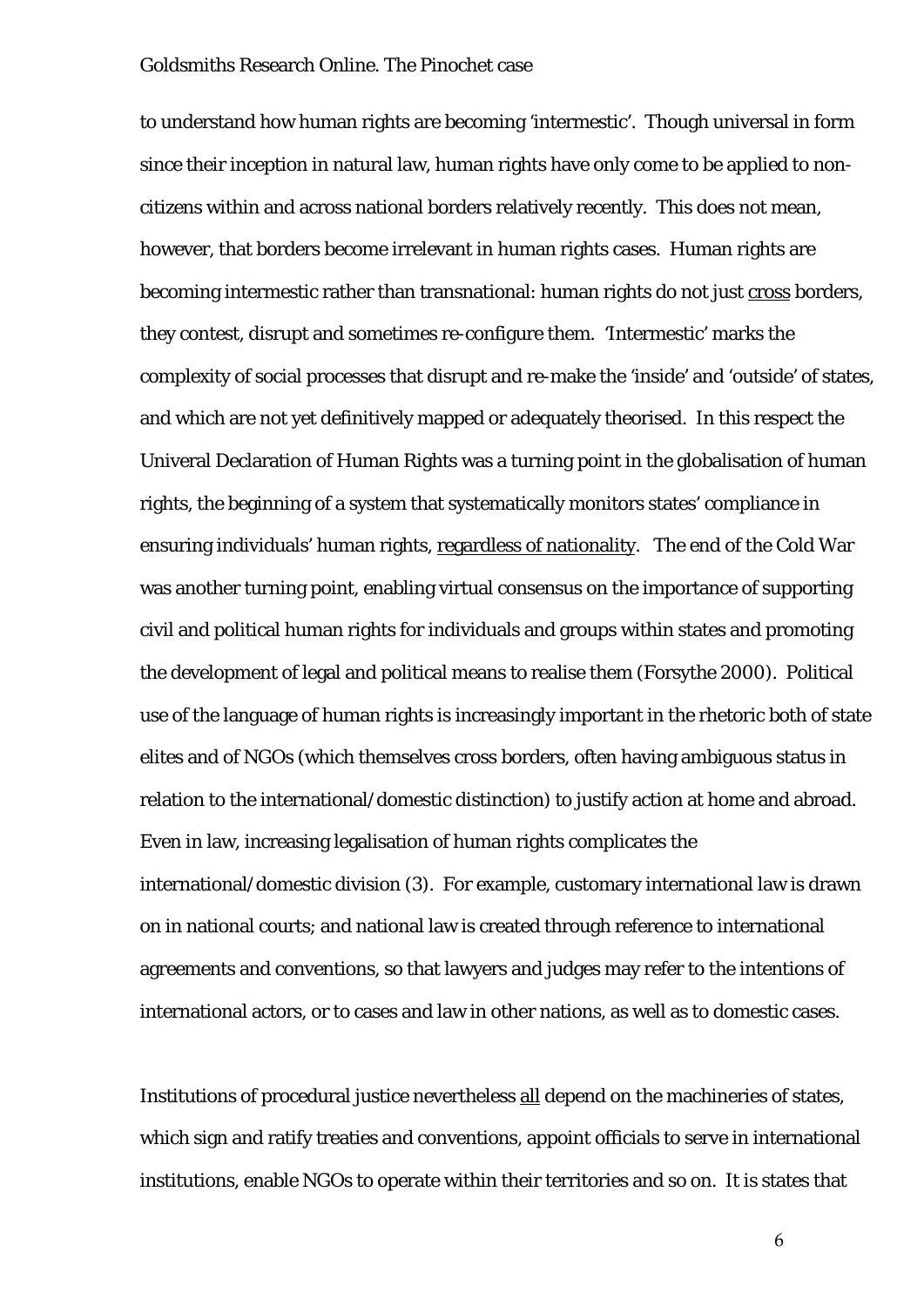enable and finance legal and bureaucratic decision-making fora at the national or international level, and, in the case of international organisations, they continue to be the only systematic means by which citizens are represented, at least nominally. The continuing importance of states in terms of membership and representation of citizens as well as the historic dominance of the 'national' frame of justice means that imagining communities of justice beyond the nation must emerge from within the international system of national states. The 'international community', a term that is used ambiguously to refer to the 'community of states' or sometimes to include also intergovernmental organisations, NGOs and even ordinary citizens, must be deepened within national states if there is to be cosmopolitan justice. De-territorialised and re-territorialised political communities have to emerge through the mobilisation of identities engaged with and supportive of the extension of frames of justice to include non-national 'Others' as valid subjects of justice – and not say, charity, or benevolence of some kind – within public space formed and maintained by states.

# **From (inter)national to cosmopolitan public policy?**

In order to study the sociological implications of the Pinochet case for cosmopolitan justice, I first developed ideal-types of public policy to explore the novelty of the case along different dimensions. The ideal-types of public policy developed here encompass both formal-procedural institutions of law-making and the administration of law, and also the cultural norms which legitimate those institutions (Considine 2005).

As an ideal-type, (inter)national public policy has been dominant at least from decolonisation until the end of the Cold War. It consists of three main elements along the overlapping dimensions of the national and the international: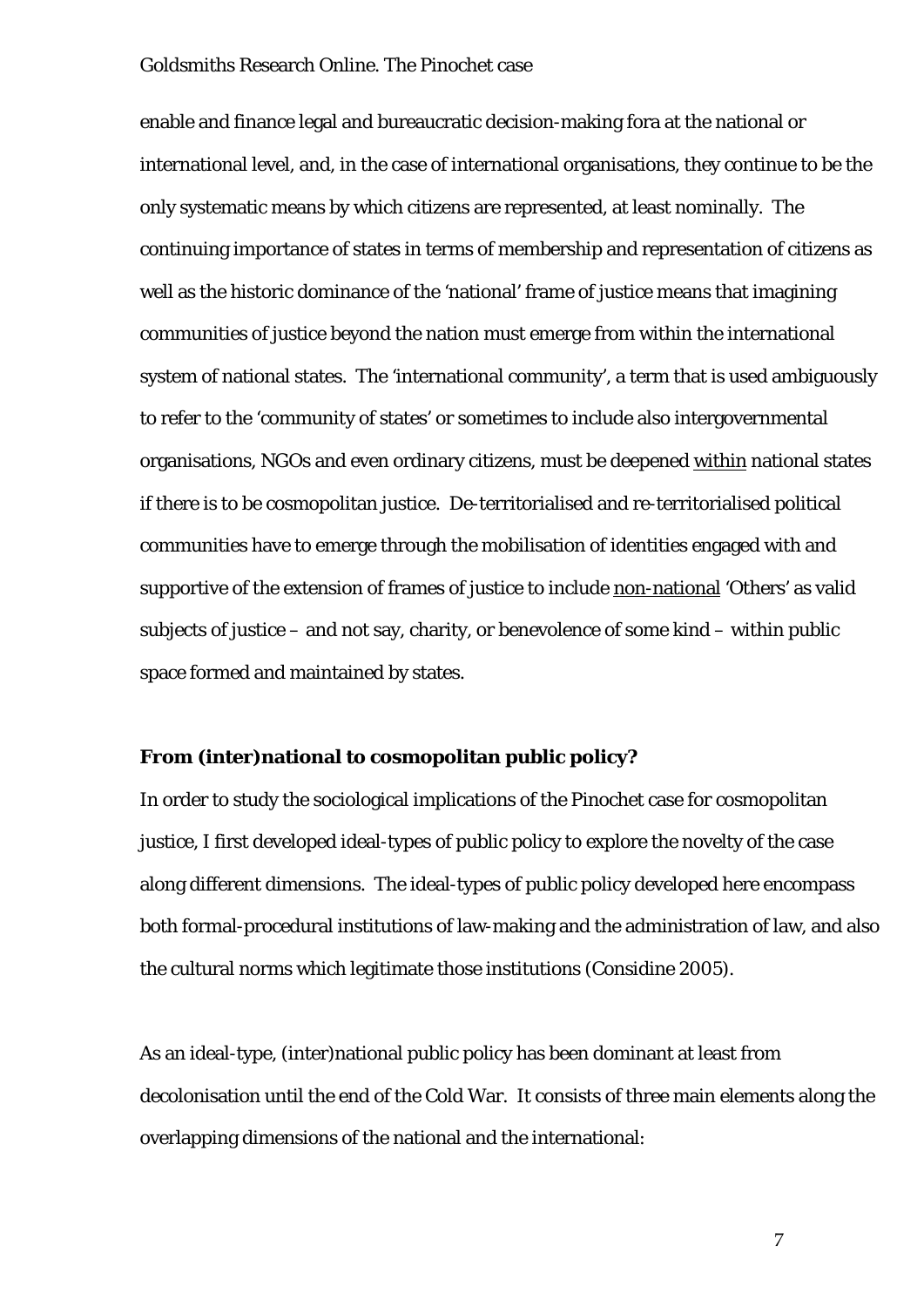- 1. state sovereignty a state is to be free from interference by other states in its policy-making and law enforcement to enable justice as self-determination of the people;
- 2. for self-determination to be effective, states must have sole jurisdiction over what takes place within their own national territory, where jurisdiction concerns the 'power of the state to affect people, property and circumstances' (Shaw 2003: 574);
- 3. public policy is made for the people who make up the nation and, ultimately, they must consent to it  $-$  if not through elections, then by not rising up against the government or the state. The frame was undoubtedly complicated after World War Two, as liberal internationalism challenged the 'internal' conception of justice on which classic sovereignty had been based, especially in the case of war crimes. However, the balance of powers until the end of the Cold War meant that international law effectively maintained classic sovereignty, being overwhelmingly concerned with keeping the peace between states in order to ensure the conditions for justice as a matter of internal politics and law (Held 2002).

Intermestic human rights cases thoroughly disrupt (inter)national public policy. In the Pinochet case, in relation to the first point above, state sovereignty was found to be illegitimate where it conflicts with international human rights norms. The principle that state sovereignty means heads of state are free to act in the state's interest and are, therefore, immune from prosecution was considered by judges in the Pinochet case and found to be unlawful, confirming the conflicting principle that only state action within human rights norms is legitimate and that individuals who act against those norms are liable for prosecution.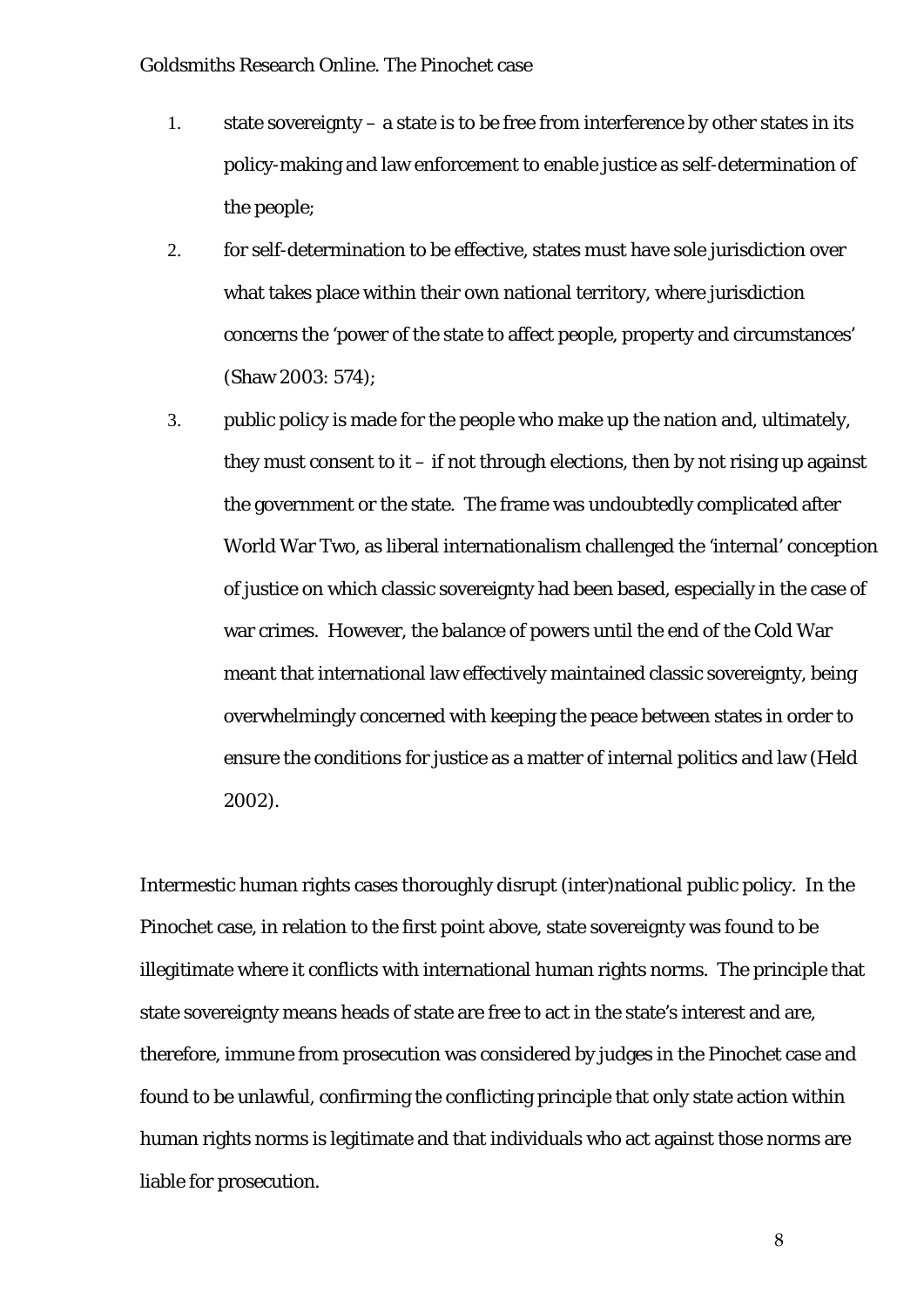Secondly, jurisdiction was problematised in the Pinochet case, as both Chilean and UK state action was circumscribed by international law. This was most evident in Chile, where the amnesty which Pinochet had been granted by a democratically elected Chilean government was not considered legitimate grounds in the UK for ignoring evidence that he had committed gross violations of human rights and could therefore be tried for crimes against humanity. Chilean legislation was held not to be relevant in the UK court. The case of the UK is more complicated, because the different Law Lords' decisions in the case have somewhat different implications, as we shall see. However, insofar as, in both cases, the UK court allowed that Pinochet should be extradited for trial in Spain under customary international law, it appeared to accept that courts have universal jurisdiction over some crimes, which should be prosecuted wherever and by whomever they have been committed. The UK therefore had a duty to extradite or to try Pinochet, regardless of considerations of 'national interest' or the embarrassment of the British government.

Thirdly, the normal frame for justice was problematised insofar as the Pinochet case raises the question of who is the public for whom the law is enacted. Pinochet was arrested in London on a warrant issued by a Spanish prosecutor acting on behalf of those tortured and murdered in Chile on Pinochet's orders, regardless of their nationality (4). The Pinochet case therefore raises in a very dramatic way the question, what are the bounds of the community for whom justice must be seen to be done in this case? And more generally, how are communities of justice to be conceived of and formed in relation to intermestic human rights, which break the bounds of assumed national political communities?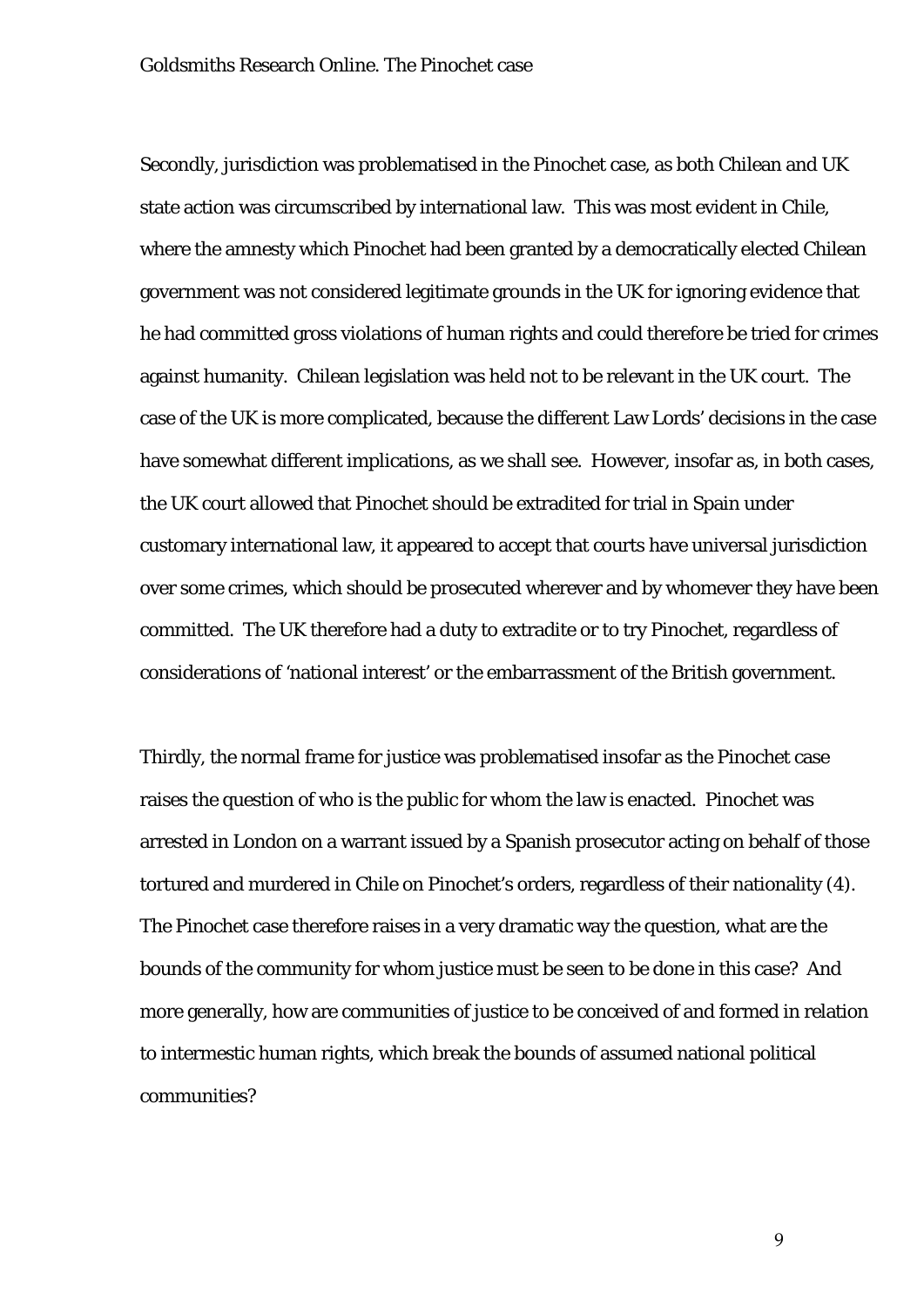(Inter)national public policy has been widely challenged by many aspects of bordercrossing social action associated with globalisation, which both produce new kinds of policy problems, and also networks, organizations and institutions of global governance that are growing up to deal with them. Developed out of the work of cosmopolitan sociologists and political theorists (5), the following ideal-type of cosmopolitan public policy provides a useful comparison with that of (inter)national public policy:

- 1. state sovereignty is increasingly being shared in international institutions of cooperative global governance, and this is necessary to meet the policy problems increasingly thrown up by globalisation (Held 1995; Slaughter 2005; Beck 2006);
- 2. the legitimacy of policy actors depends upon the extent to which they conform to norms of international human rights and humanitarian law developed through international state co-operation (Crawford and Marks 1998; Beetham 2000; Held 2002);
- 3. the legitimacy of policy depends on the appropriateness of the scale at which it is made - local, regional, national, transnational, supranational and so on - which in turn depends on the scale of the relevant policy problem and accountability to different communities according to an 'all affected' rule (Held 1995; Gould 2004; Fraser 2005).

The Pinochet case conforms very well to this model of cosmopolitan public policy in relation to the first two points. In relation to the first point, the international law under which Pinochet was prosecuted involved sharing state sovereignty. The Law Lords found that Pinochet could be extradited to Spain in accordance with customary international law – which is defined as established state practice, in accordance with international law, and followed 'from a sense of legal obligation' (Steiner and Alston 2000: 70). In addition, the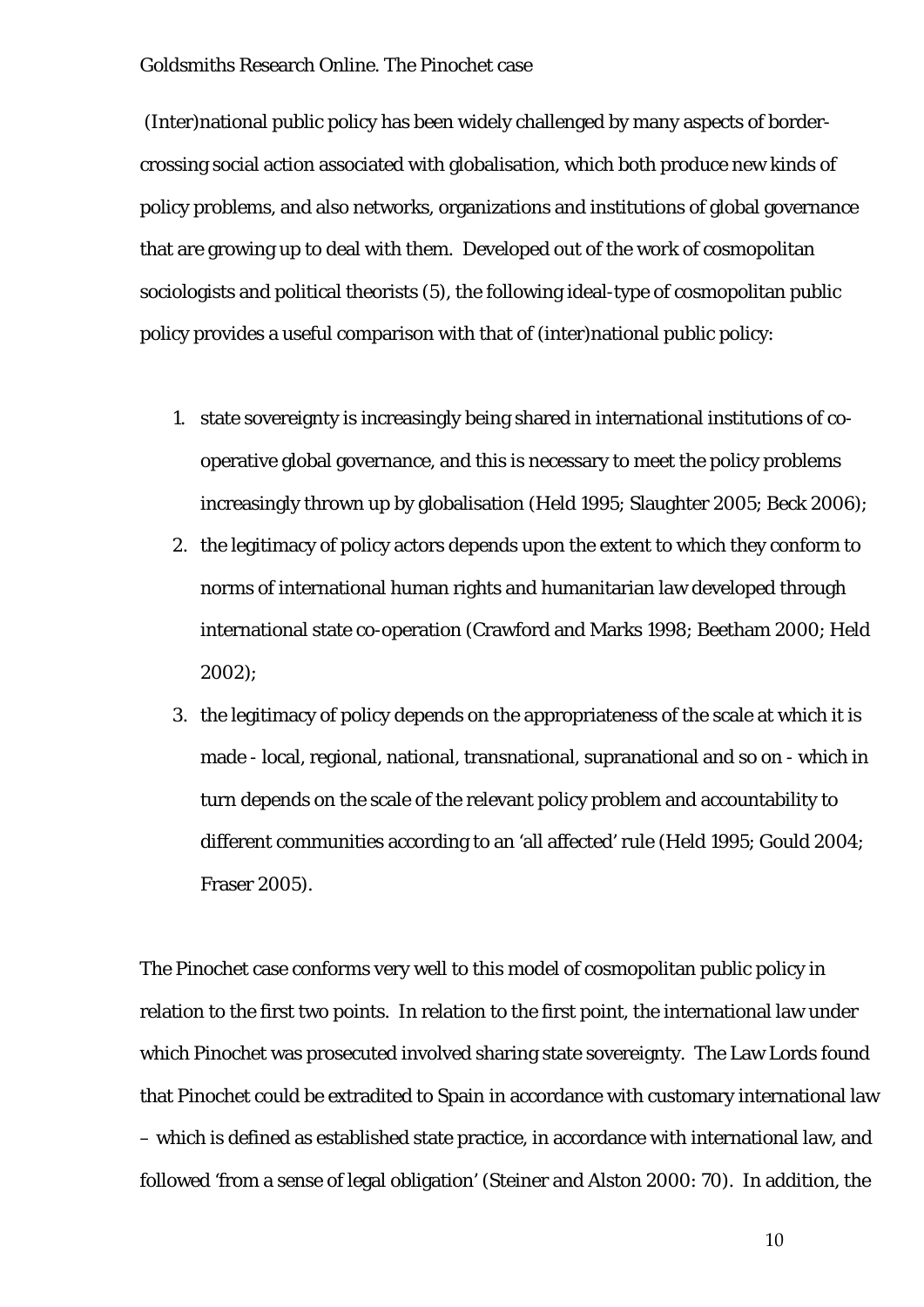UK law under which it was ultimately decided that he should be extradited to Spain was first developed as the Convention Against Torture in the UN, and incorporated into UK law in the Criminal Justice Act of 1998. In relation to the second point, the way in which Pinochet repressed opposition to his military rule was found not to be acceptable because of developing customary international law against genocide and torture. Pinochet's position as a former head of state did not legitimate his actions because it conflicted with this body of developing law.

Concerning the third point, the formation of a relevant political community of justice, however, the implications of the Pinochet case are not so clear. As it is currently developing, global governance 'borrows' state coercion in order to police and enforce international norms (see Slaughter 2005). Global governance does not exist above state institutions, but through them. The claim that 'all affected' are to be included as equals in a political community aimed at realizing justice has been much more thoroughly debated in normative political theory than by sociologists and empirical political theorists (see, for example, Shapiro and Hacker-Cordon 1999), and how this might work in practice has been little considered. How are political communities of justice actually formed in practice in cases of intermestic human rights like the Pinochet case?

# **Towards cosmopolitan public policy?**

As well as extending the institutional innovations of the cosmopolitanising state, did the Pinochet case also involve contestation of the taken-for-granted national political community of (inter)national public policy? What cultural resources were available in the case for the construction of alternative political communities accountable at different scales for justice to 'all affected'? To explore these questions, I compared constructions of intermestic human rights produced by four principal actors in the case. At issue here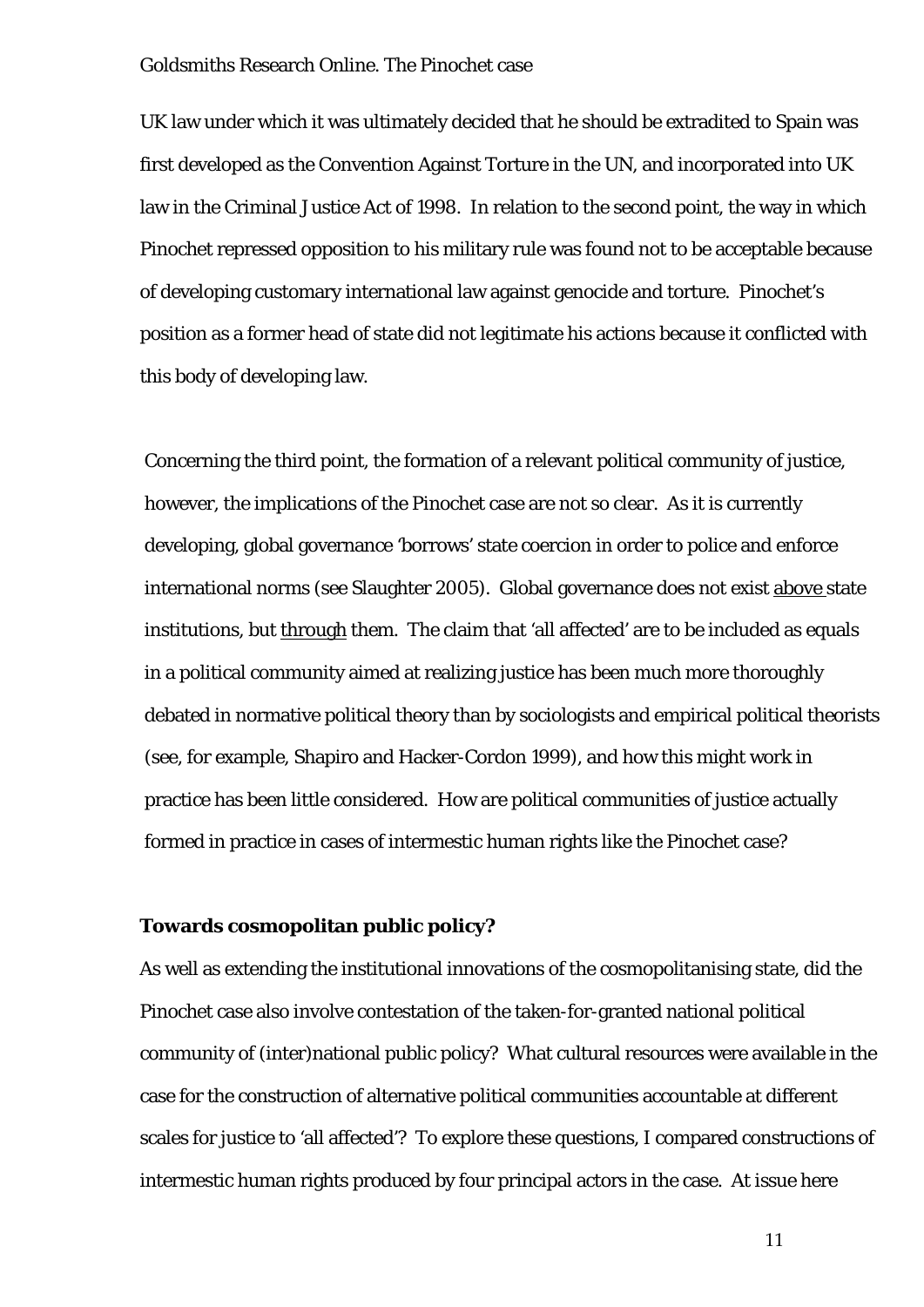were cultural norms produced for the public, rather than technical reasoning produced in legal and bureaucratic institutions.

#### *International non-governmental organizations* (INGOs).

INGOs put pressure on states through international institutions and from within the domestic arena to fulfil international human rights obligations at home (Keck and Sikkink 1998; Risse et al 1999; Soysal 1994). In the Pinochet case, Amnesty International (AI) and Human Rights Watch (HRW) were especially prominent, granted leave to intervene in the appeal, they made written submissions to the court and were represented by counsel. They were also active, along with other INGOs, in lobbying government, and in publicizing their view of the case, producing regular reports, press releases, and public statements.

#### *The judiciary*

Whilst the sociology of human rights requires a wider perspective than that of legal, or even socio-legal studies, legal reasoning is obviously very important to public constructions of intermestic human rights. Here my analysis concerns the Law Lords' highly publicised judgements in Regina v. Bow Street Magistrate, ex parte Pinochet Ugarte.

### *Politicians*

Influential politicians of the cosmopolitanising state are clearly also important to intermestic human rights cases, especially where, as in the Pinochet case, they involve direct relations with other states. In fact, ultimately the decision to extradite Pinochet lay with the Foreign Secretary in the UK government. However, since Jack Straw's decision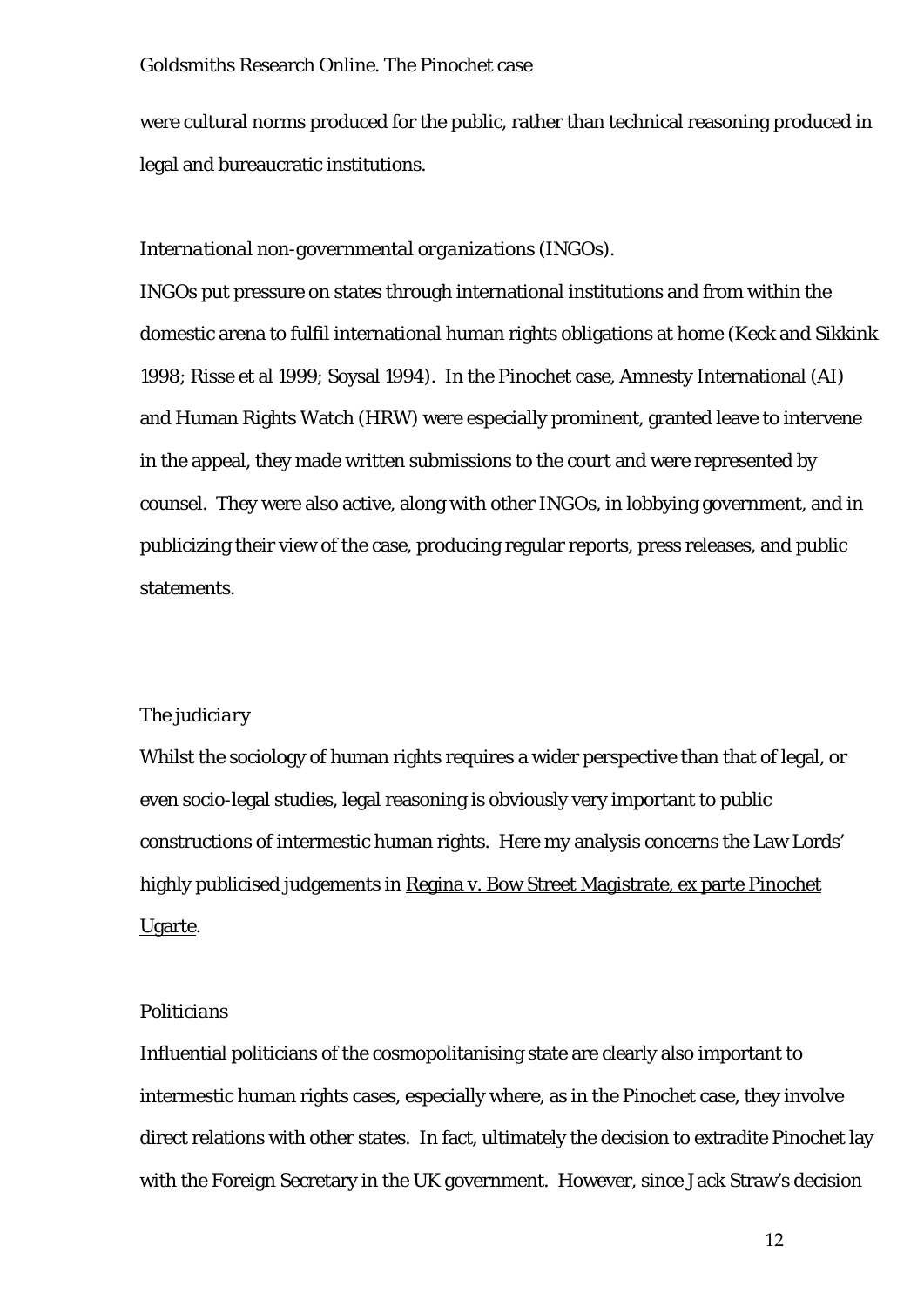was officially 'quasi-judicial', there was a formal ban on speeches and comments on the case amongst members of the government. Those few comments that were made on the case were the topic of enormous amounts of media conjecture and speculation. Widely discussed were those of Peter Mandelson, Trade Secretary, shortly after his arrest, that it would be 'gut-wrenching' to see such a 'brutal dictator' like Pinochet escape justice – immediately declared 'emotional and unhelpful' by 'cabinet sources' but widely suspected to have been made strategically; and Tony Blair's mention of Tory support for Pinochet in a speech to the Labour Party Conference in 1999 (see news.bbc.co.uk/1/hi/uk\_politics/460009.stm). Margaret Thatcher's speech to the Conservative Party Conference in 2000, which railed against her own party for abandoning him, produced a storm of media commentary (see www.guardian.co.uk/tory99/Story/0,,202256,00.html).

#### *The media*

It is very difficult to know what role the media may play directly in putting pressure on politicians and judges – though the media strategies of INGOs suggest they certainly think it is important. From the point of view of the creation of political community, however, the media is clearly vital - not least because popular media itself constructs and consolidates the national framing of politics (Billig 1995; Anderson 1983). Media coverage of the case was here represented by coverage of the case from Pinochet's arrest to his departure in a selection of broadsheet and tabloid newspapers: The Guardian, The Observer, The Mirror, The Mirror on Sunday were selected as progressive, and The Daily Telegraph, The Sunday Telegraph, The Sun and The News of the World as conservative papers.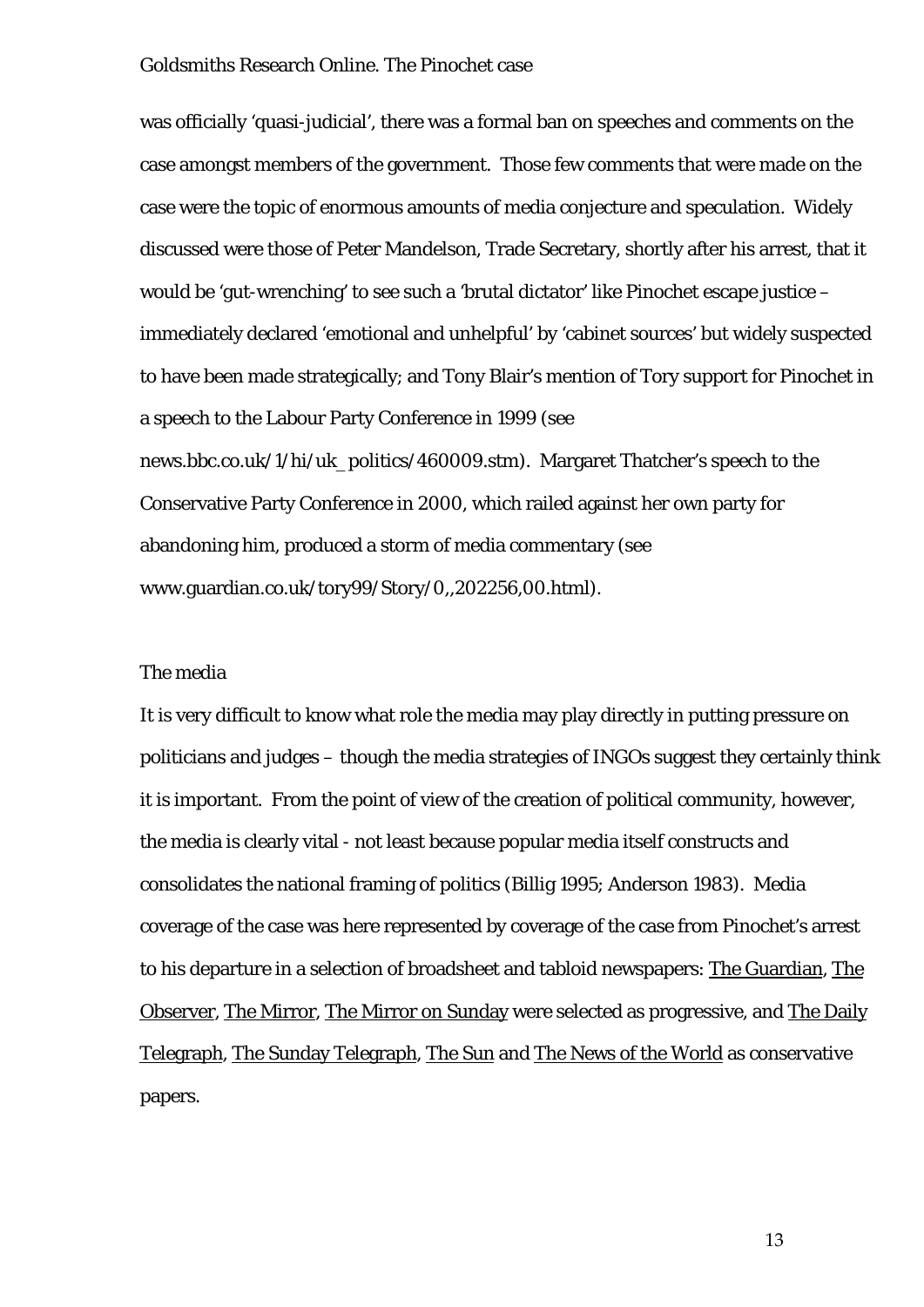My analysis of the material produced by these actors throughout the case was designed to get as close as possible to the meanings of intermestic human rights constructed by the actors involved whilst at the same time enabling comparison with the ideal-types of (inter)national and cosmopolitan public policy. I first coded the material into generally relevant categories (eg 'leadership', 'authority', 'law') and then recoded it in relation to the ideal-types of (inter)national and cosmopolitan public policy outlined above. The resulting models of 'global citizenship', 'cosmopolitan nationalism' and '(inter)nationalism', which I have developed and named out of this material, are simplified popular descriptions which are at the same time evaluations of the world, delineating the roles of states and of peoples, adopting positive or negative orientations towards cosmopolitanisation as exemplified by the Pinochet case. My concern here is not with how effective any of these models were in actually creating real, felt, political communities with commitments to justice for 'all affected', but rather with how meanings of intermestic human rights were produced and organized in the Pinochet case.

# *Global citizenship*

The main public policy actors who consistently articulated and at the same time positioned themselves as advocates within the model of global citizenship, unsurprisingly, were human rights INGOs. Publicity surrounding the majority reasoning of the Law Lords in Pinochet 1, including the Lords' televised summing up of the decision, also contributed to the construction of global citizenship, imagining a political community for justice which orients itself towards belonging with others in the world as human beings beyond the sharing of a political space created around a national state. The other actors who constructed this vision - though not as forcefully or exclusively as INGOs – were the progressive newspapers, especially the broadsheets. Global citizenship was the dominant model of the liberal press,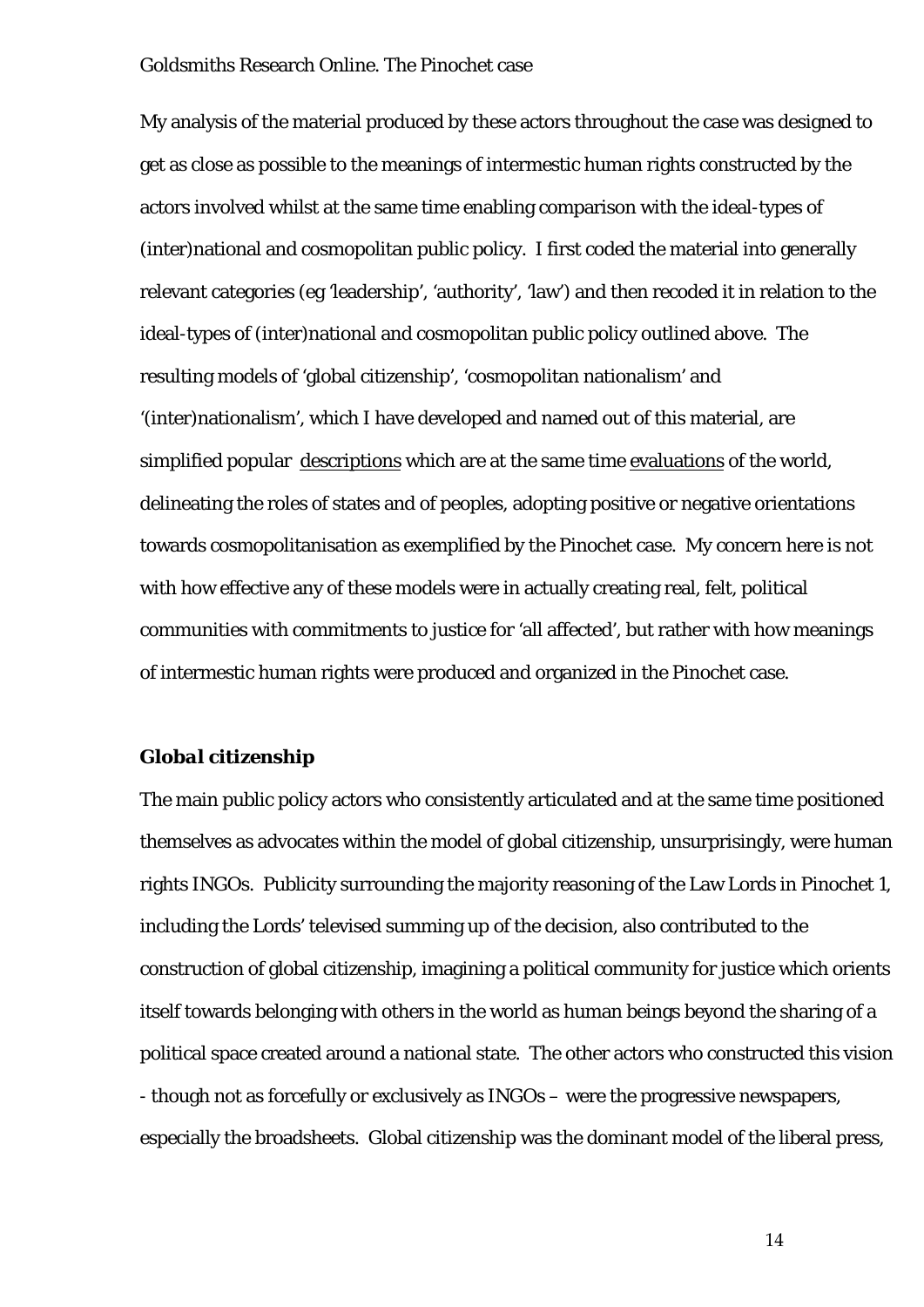especially represented in editorials and in articles, letters and appeals on the part of INGO activists and sympathizers (6).

Global citizenship had much in common with the ideal-type of cosmopolitan public policy. Indeed, and controversially, it articulated an understanding of international law as already existing in fact as cosmopolitan law, positing the following set of conditions:

- 1. the subjects of international law are individuals and groups, not institutions state sovereignty is irrelevant;
- 2. the legitimacy of policy actors depends upon the extent to which they are willing to uphold international law – law (as fact) is equivalent to justice (as norm);
- 3. the community for whom justice is to be done is citizens of the globe who are constituted as such by international law.

Advocates of global citizenship acted as if the state were a neutral political and legal apparatus – a carrier for global values of international law. The strategy of INGOs here was one of what we can call 'performative declaration'. The rhetoric produced by AI and others sought to represent their 'clients' (those who had been tortured and the relatives of the disappeared) in legal terms, as if cosmopolitan law defending individual entitlements regardless of national boundaries already existed quite uncontroversially (see Held 2002; Hirsh 2003). For example, in a report immediately following the Divisional Court's decision (before the case went to appeal), that Pinochet did have diplomatic immunity from prosecution, AI stated that 'The UK *cannot* refuse to implement the rule of international law' in extraditing Pinochet to Spain for trial ('The inescapable obligation of the international community to bring to justice those responsible for crimes against humanity committed during the military government in Chile' 22/10/98) (my italics)).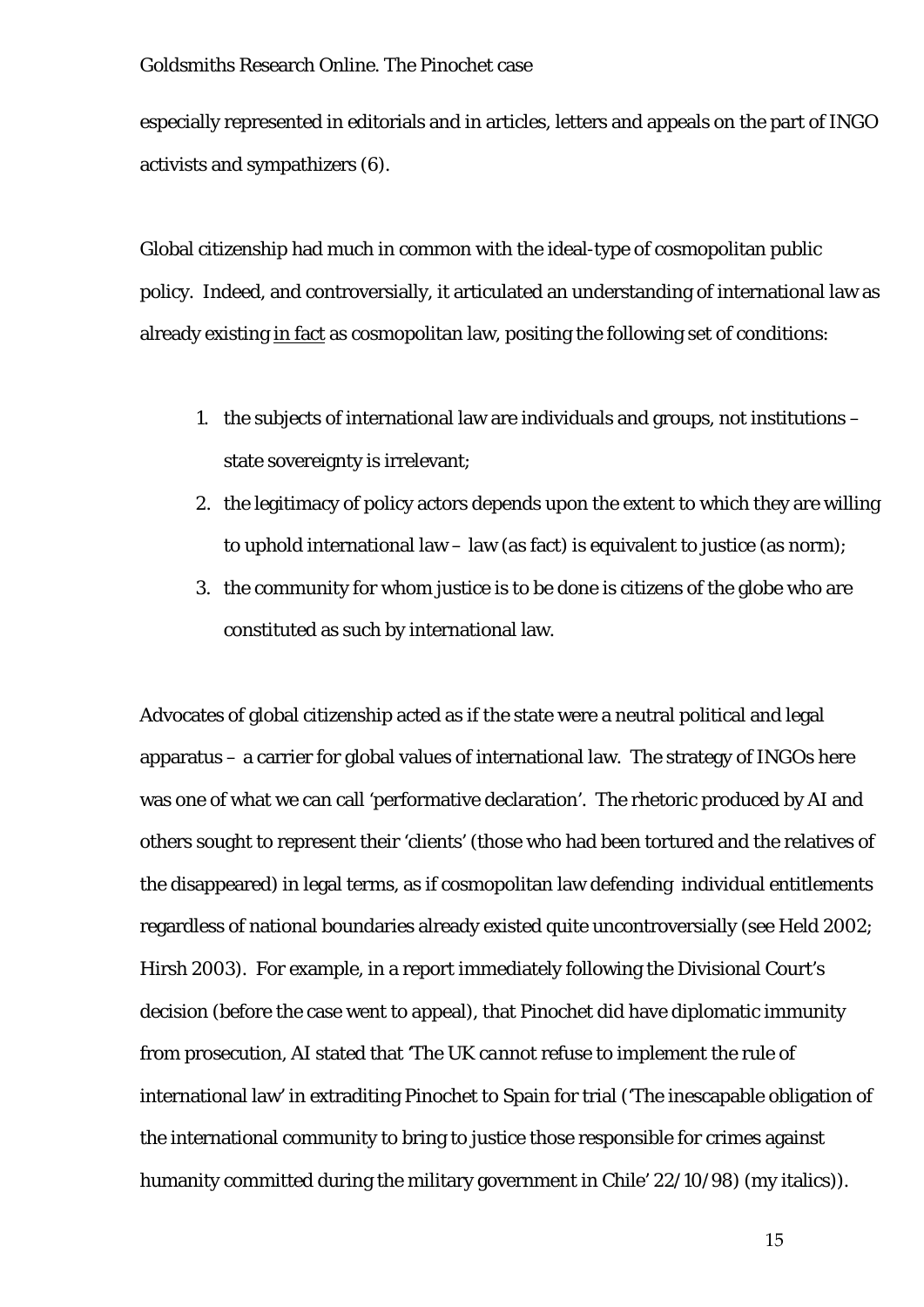Global citizenship gained a good deal of credibility with the Law Lords' decision in Pinochet 1. The judgement articulated a model of global citizenship insofar as it held that state sovereignty does not trump the legal entitlement of individuals, regardless of their nationality or residence, thus constituting all individuals as global citizens in international law. However, the Law Lords' interpretation of customary international law came as a surprise to international lawyers, even if they hoped for this outcome (Bianchi 1999; Sands 2005). Pinochet 1 was decided by a majority of just three to two and justifications for majority and dissenting opinions turned to a large extent on different interpretations of international law, with dissenting Lords taking the traditional view that it is solely to regulate relations between sovereign states so that former Heads of State are immune from prosecution, even in the case of crimes against humanity. The Lords staged a clash between fundamental principles of international law itself and Pinochet 1 was a landmark decision because it might easily have gone the other way.

In the model of global citizenship, the political community of global citizens is also constituted as 'always already' existing as a consequence of international law – though it is, in fact, contentious and, at best, in development. Advocacy for global citizenship on the part of INGOs and progressive journalists is presumably intended to put pressure on judges and politicians and in this respect it successfully challenges the hegemonic (inter)national frame of justice: Pinochet should be extradited to Spain or tried in the UK, because international law is clear. On the other hand, however, the model of global citizens as 'always already' constituted by the 'fact' of international law offers no resources for debate over the scales at which legitimate political communities beyond the national state are to be formed, and for whom. Framing the relevant political community as 'all humanity', the model of global citizenship provides neither resources for thinking through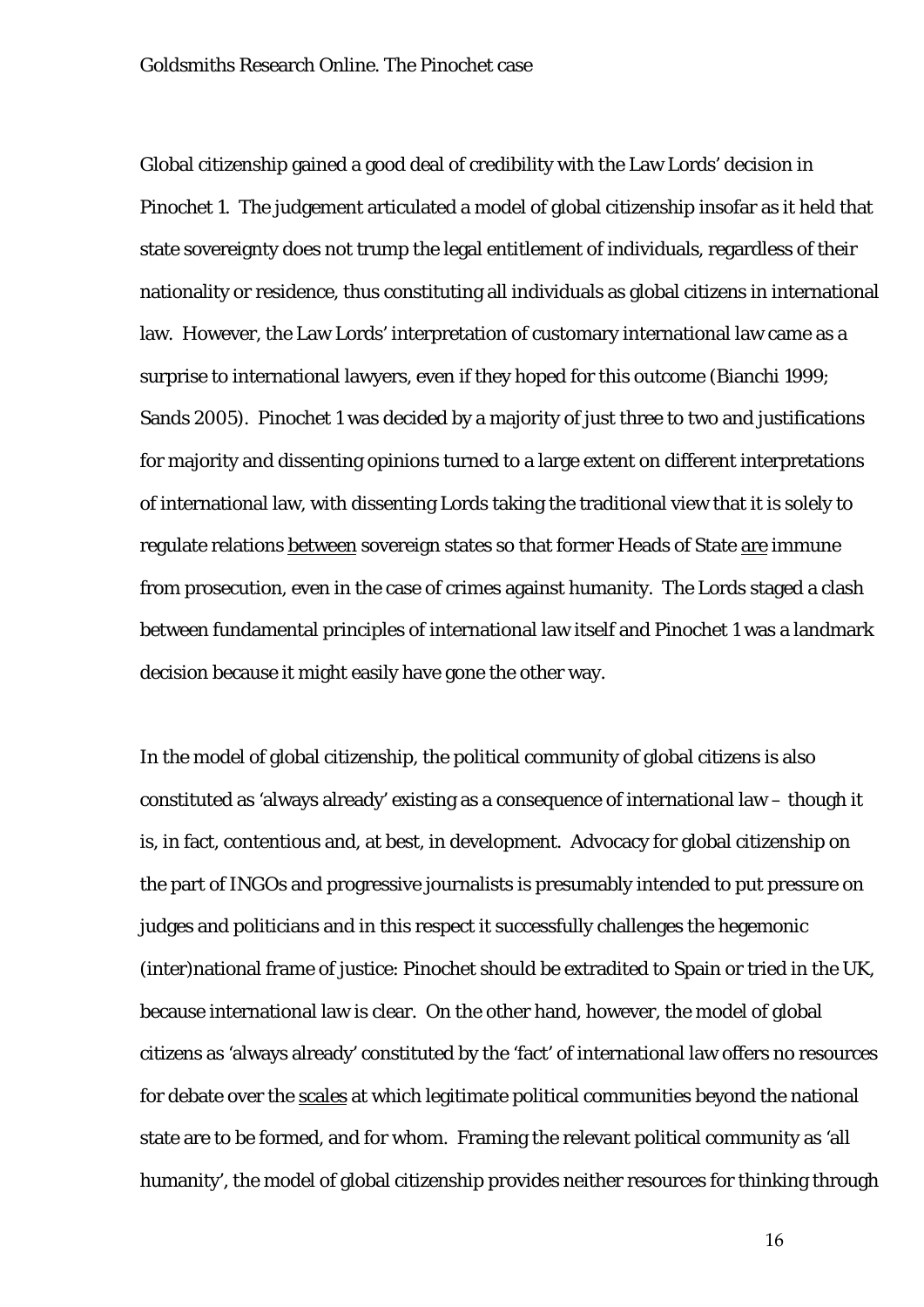the problem of scale, nor of how 'all affected' in this case might be delimited. The difference between justice that is merely procedural and justice that is recognized as significant and legitimate by a concrete group of people is elided in a construction of international law as positivist that is neither historically realistic, nor normatively justified. Justice, and especially 'cosmopolitan justice', is never merely procedural – who is brought to trial, by whom and for what does not solely depend on legal procedures but also on political will and state capacities. (In fact, Pinochet was welcomed into Britain by the UK government and only arrested because of the determination of a Spanish prosecutor, though he should, according to the Law Lords' decision, have been arrested automatically and tried by the UK authorities.) The model of global citizenship, in its celebration of law as always already cosmopolitan, closes off any questions about who is the political community for whom such trials are carried out, who decides who should be tried, when and where.

#### *Cosmopolitan nationalism*

The model of cosmopolitan nationalism is a hybrid, articulating something like a cross between (inter)national and cosmopolitan public policy. This is a model that posits cosmopolitan public policy as progressive, as the best possible future for global society. However, at the same time, and paradoxically, it constructs 'we' the people as rooted strongly in nationalist sentiment and passionate loyalty to a civic nation. In relation to the Pinochet case, cosmopolitan nationalism was most evident in the coverage of the progressive tabloid press. Examples throughout the case include: 'You can stick your justice; arrogant Pinochet insults Britain' (The Daily Mirror 12/12/98); 'British justice can still shine like a beacon across the world', the opening line of an editorial headlined 'No escape from justice for tyrant' (The Daily Mirror 26/11/98); and, when Straw announced Pinochet was unfit for trial, from a letter under the headline 'Day of shame', 'It is a sad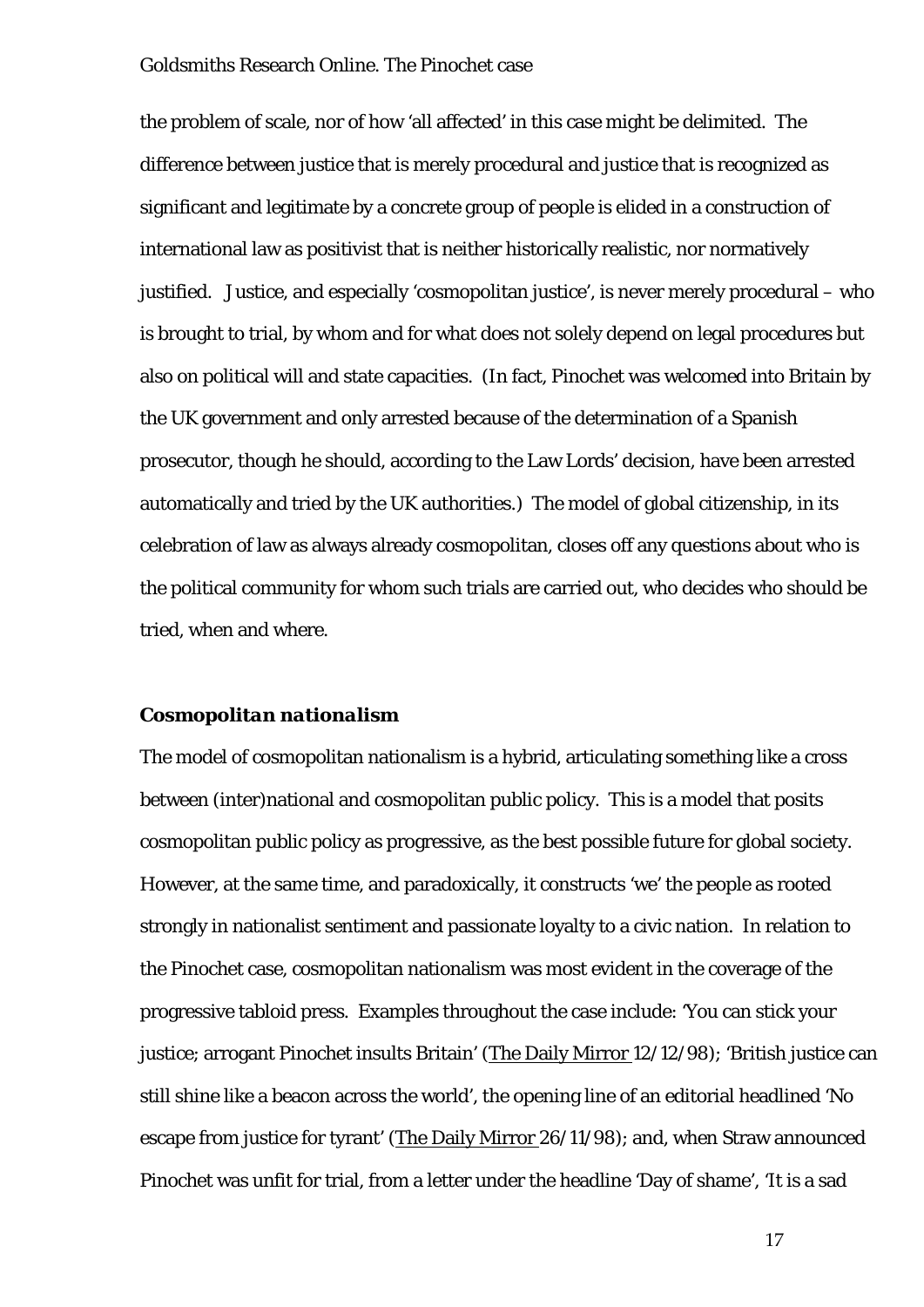day for Britain and for justice' (The Daily Mirror 3/3/00). Patriotism was more muted in the progressive broadsheets, overt only in letters. For example, '[Pinochet's arrest] gives me hope that Britain can regain its reputation as a leading force for democracy and human rights' (The Guardian 19/10/98); 'Britain can take the lead in providing a clear global signal to those who commit genocide and human rights abuses' (The Guardian 24/10/98); and, when Pinochet was about to be released, 'For the first time in my life… I am ashamed of being British', The Observer 12/3/00. (7)

Cosmopolitan nationalism has been very popular among politicians in the UK government in the last few years. Tony Blair's government has tended to present itself as advancing cosmopolitan public policy, but it can only do so whilst appealing to an electorate that is, as a matter of fact, organized on a national basis (see Nash *forthcoming*). In the Pinochet case, cosmopolitan nationalism is hinted at in Tony Blair's speech to the Labour Party in 1999, which created an equivalence between fox hunting, Pinochet and hereditary peers in order to portray Labour as liberating 'British strength and confidence' from the 'forces of conservatism' for a progressive politics to take on the 'forces of change driving the future' that 'Don't stop at national boundaries. Don't respect tradition…. [W]ait for no-one and no nation… [A]re universal.'

Cosmopolitan nationalism articulates the following points in comparison with (inter)national public policy:

- 1. the subjects of international law are individuals and groups who are members of nations;
- 2. the legitimacy of policy actors depends upon the extent to which they are willing to uphold international law – law is equivalent to justice;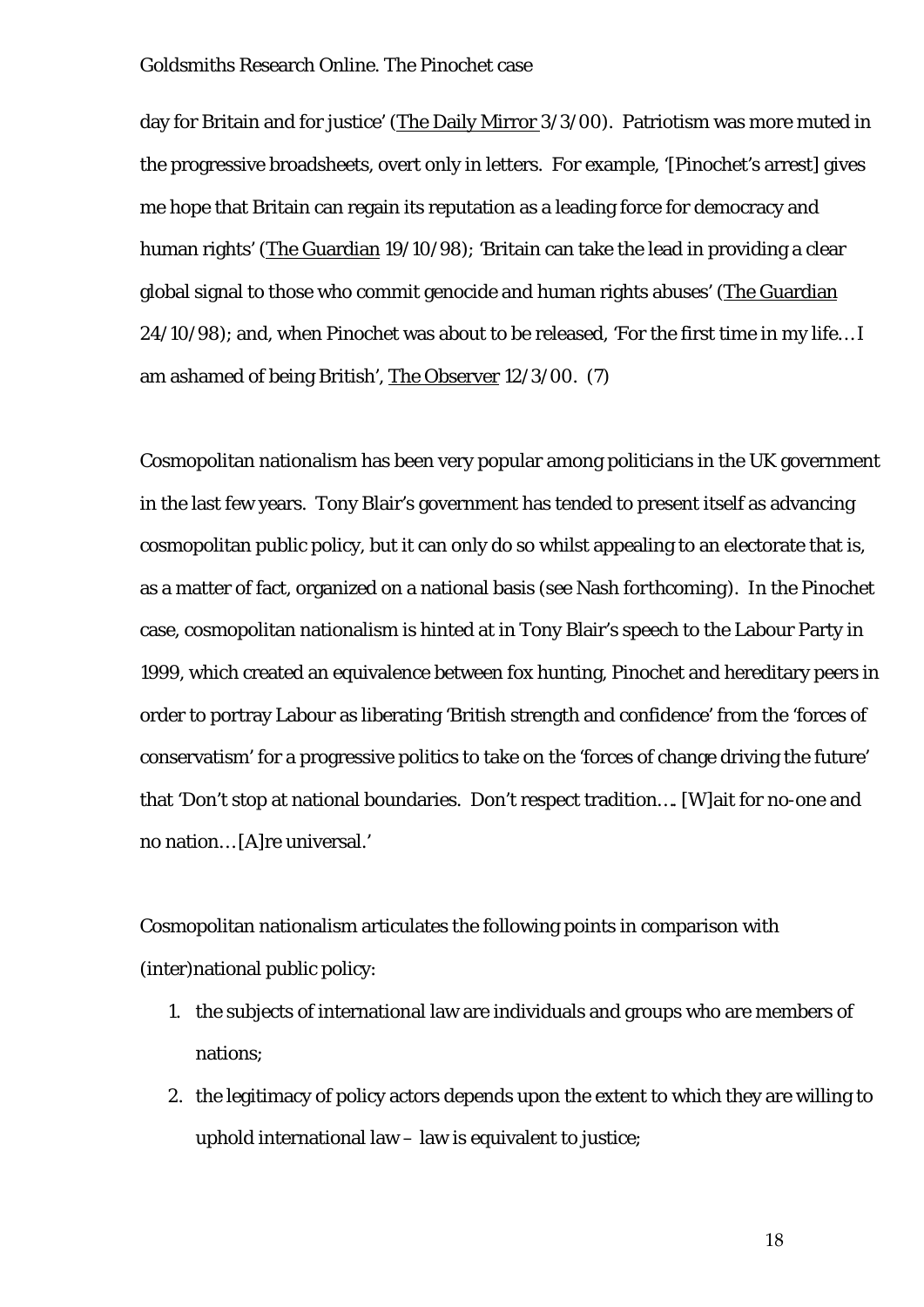3. the community for whom justice is to be done is made up of individuals who identify as members of nations represented by national states

The basic motif of this model is that 'we' - who are unquestionably members of a national political community first and foremost - take pride in our state insofar as it upholds universal human rights that are applicable across the world. Again facts and norms are intertwined in this model. As a matter of fact, cosmopolitan nationalism presupposes that we are in a kind of transitional phase, between the international states system and a more cosmopolitan version of law as breaking through state sovereignty; especially where gross violations of human rights have occurred or in order to prevent them, states are no longer self-contained discrete units of jurisdiction. However, descriptive and evaluative analysis overlap insofar as politics is seen as misplaced in cases of gross violations of human rights, as a brake on justice rather than as a legitimate domain of public policy decisionmaking. Gross violations of human rights both will be and should be a matter for international law rather than for politics, whether national or international.

Cosmopolitan nationalism was confirmed in the legal reasoning of Pinochet 3 – albeit in such complicated ways as to be virtually unintelligible to non-lawyers. Pinochet 3 was far less dramatic and novel than Pinochet 1, though equally highly publicised. The Law Lords granted extradition on narrow technical grounds and reduced the number of alleged crimes on the basis of 'double criminality' (a principle not discussed in the previous hearing) in the Extradition Act, allowing only those charges of crimes to stand which were committed after the date at which the Torture Convention was incorporated into English law. In this respect the decision was at odds with judges' interpretation in Pinochet 1 that some acts, including torture and hostage-taking, are crimes in international law, wherever and whenever they are committed. The reasoning of Pinochet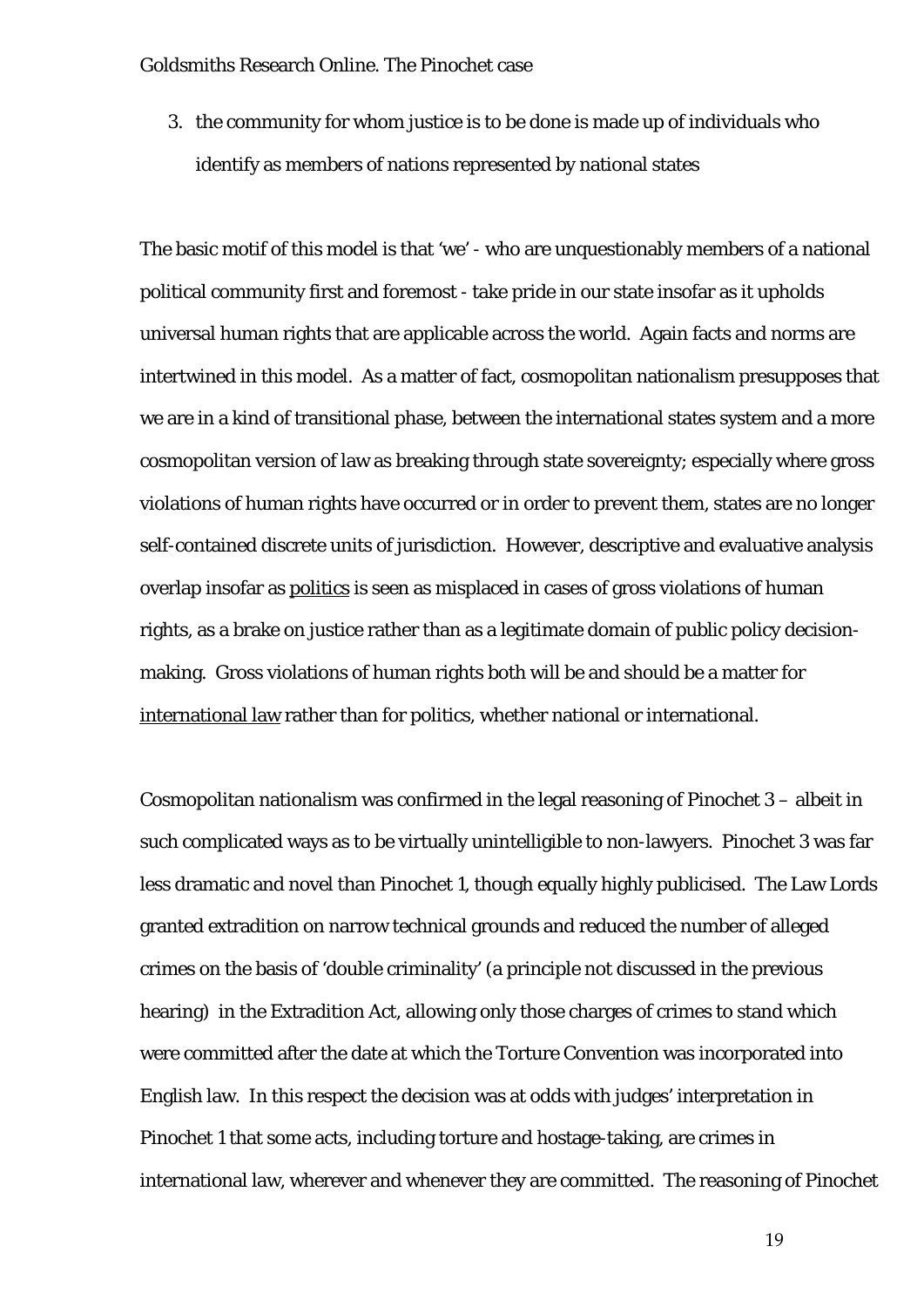3 constructed, then, a much more equivocal endorsement of international customary law, and the enactment of 'quasi-universal' rather than universal jurisdiction, according to which obligations are only accepted by a state on the basis of international treaties insofar as they have become part of domestic law by ratification or incorporation (Shaw 2003: 598). The Lords at the same time confirmed the status of international law as piercing (Chilean) sovereignty in not allowing Pinochet immunity from prosecution for alleged international crimes, whilst at the same time minimising its impact on traditional understandings of international law by confirming (UK) sovereignty in allowing only obligations of international law that had been incorporated as domestic law to count as law.

Pinochet 3 is very unclear, in terms of legal precedent and also in terms of popular understanding, with both those for and those against putting Pinochet on trial claiming victory. It does, however, make sense from within the paradoxical model of cosmopolitan nationalism.

The basic orientation of cosmopolitan nationalism is imperialist in that it is assumed that only some nations are able to uphold international law, and they must take responsibility for those that are not capable. Interestingly the inferiority of other nations was most overt in relation to other European powers rather than Chile. It was especially evident when Belgium, France and Switzerland made a bid, with AI, to use the International Court of Justice in the Hague to stop Straw releasing Pinochet to return to Chile on grounds of ill-health. For example, beginning a satirical article with 'Appearance: Short, squat, dull country, filled with people eating too many chips and not being able to make up their minds which language to speak', The Guardian went on to list recent Belgian violations of human rights including 'torture and unlawful killing' in Somalia, 'slave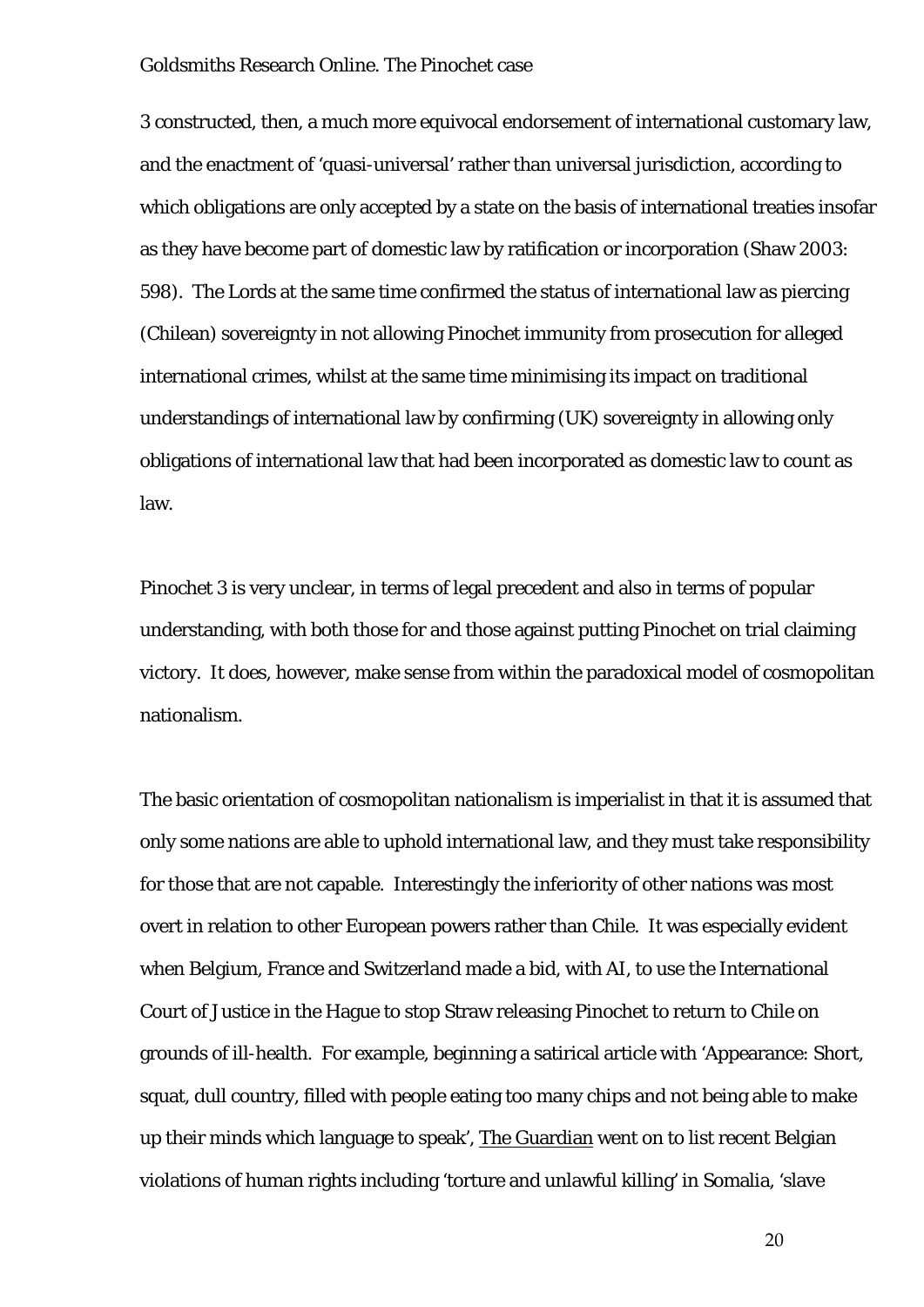trafficking', deaths in police custody and 'one of the biggest child porn stories in Europe, mixed in with police corruption and bungling' suggesting that such a history ruled Belgium out as a state that could be trusted to administer international justice (The Guardian 27/1/2000). This is, of course, deeply ironic given the British disinclination, across progressives and conservatives, to reflect on our own imperialist history (Gilroy 2004).

In cosmopolitan nationalism the hegemonic 'who' of the political community for whom justice is necessary is challenged and expanded beyond the nation insofar as nonnationals are the legitimate objects – though not subjects - of justice. In this respect, cosmopolitan nationalism challenges hegemonic (inter)national public policy. In other respects, however, cosmopolitan nationalism confirms the nation as the political community most relevant to justice-claims insofar as it is assumed that procedures of justice are in safe hands only so long as 'we nationals' are administering it. 'All affected' are not necessarily members of a political community made up of active subjects once claims for justice are extended beyond the nation. They are rather the passive recipients of justice that is endorsed by a (superior) national political community capable of responsibly deciding whether there is a case for justice to be answered, who is entitled to it, and how it is to be administered.

# *(Inter)nationalism*

The model of (inter)national public policy, whilst challenged by the Pinochet case in some ways, was reconfirmed in others. This model was exemplified in Thatcher's dramatic speech to the Conservative Party, which re-iterated themes widely covered by the conservative media throughout the case. It was also represented, in a much more muted fashion, in the progressive broadsheets. For example, from the beginning of the case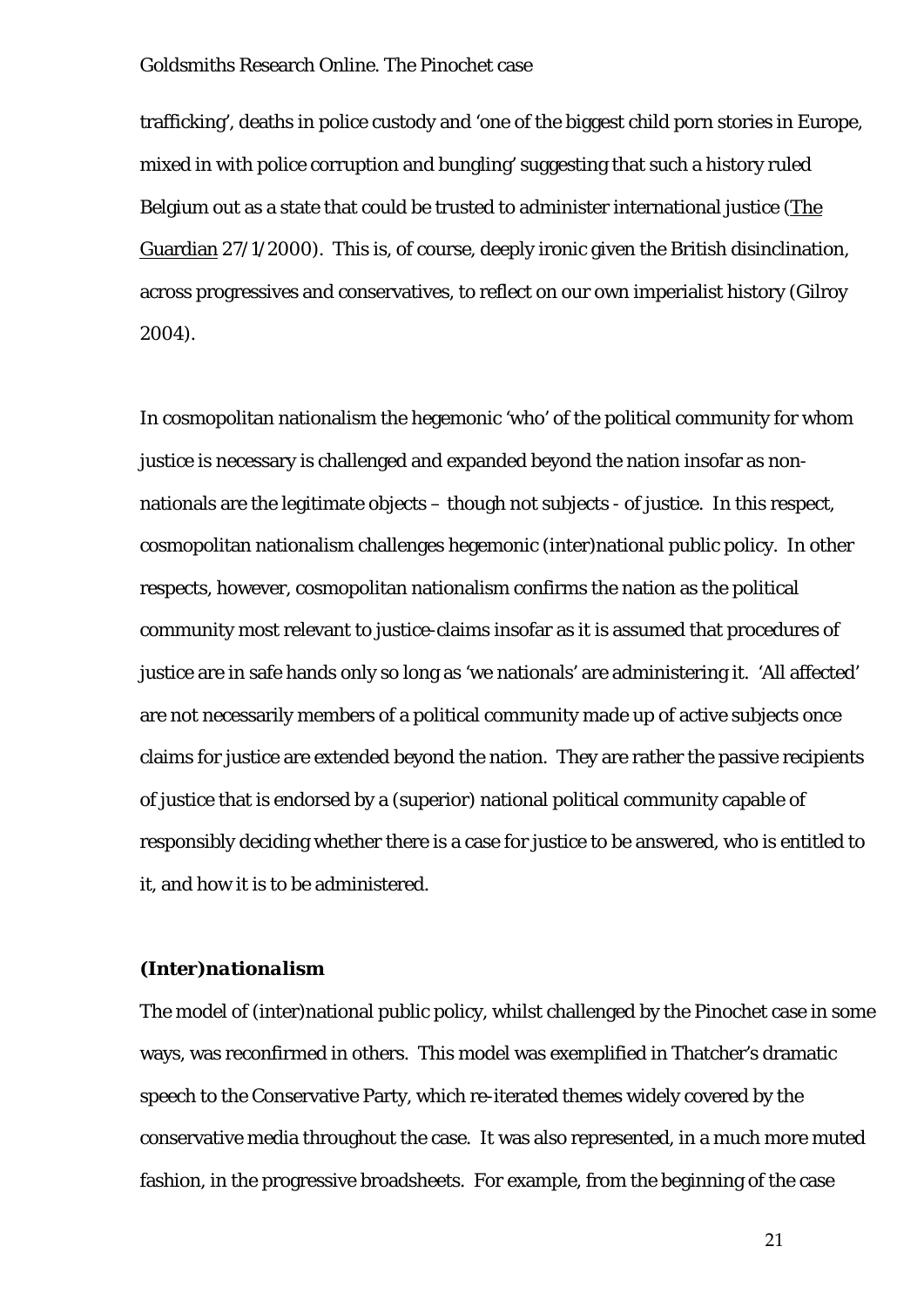writers at The Guardian were critical of the British authorities for allowing Pinochet to enter the country (while he was not given leave to enter France), a criticism that assumes proper diplomatic relations between states are more important than the universal justice of international norms (8).

 The emotional and moral economy of the Pinochet case is completely different in the model of (inter)nationalism: 'our' obligations as a nation are to foster 'national interests' rather than to consolidate and uphold universal principles of international human rights regardless of state sovereignty, especially wise management of tax-payers' money and good commercial relationships with other countries, as well as showing loyalty and respect to our friends and care for our reputation as a state in the international society of states. In (inter)nationalism, only national states have jurisdiction over acts committed within their national territories, and international law is nothing more than *real politick* masquerading as law, which potentially leads to greater injustice for everyone. In terms of political community, while each national state is a discrete individual entity, for (inter)nationalism, the lives of 'our' national fellows are worth far more to 'us' than others. This was made explicit in one of Thatcher's arguments, rehearsed from the beginning of the case in the conservative press, that Pinochet was entitled to respect and honour because he had been of invaluable help during the Falklands war, saving many British lives as a result.

However, what is most interesting from the point of view of our discussion here is that it is only from within the terms of the model of (inter)nationalism that a strongly antiimperialist perspective emerged with respect to the Pinochet case. In the conservative press, anti-imperialism was based on unconditional principles of national selfdetermination and tended to slip into relativism. Pinochet's brutality – and the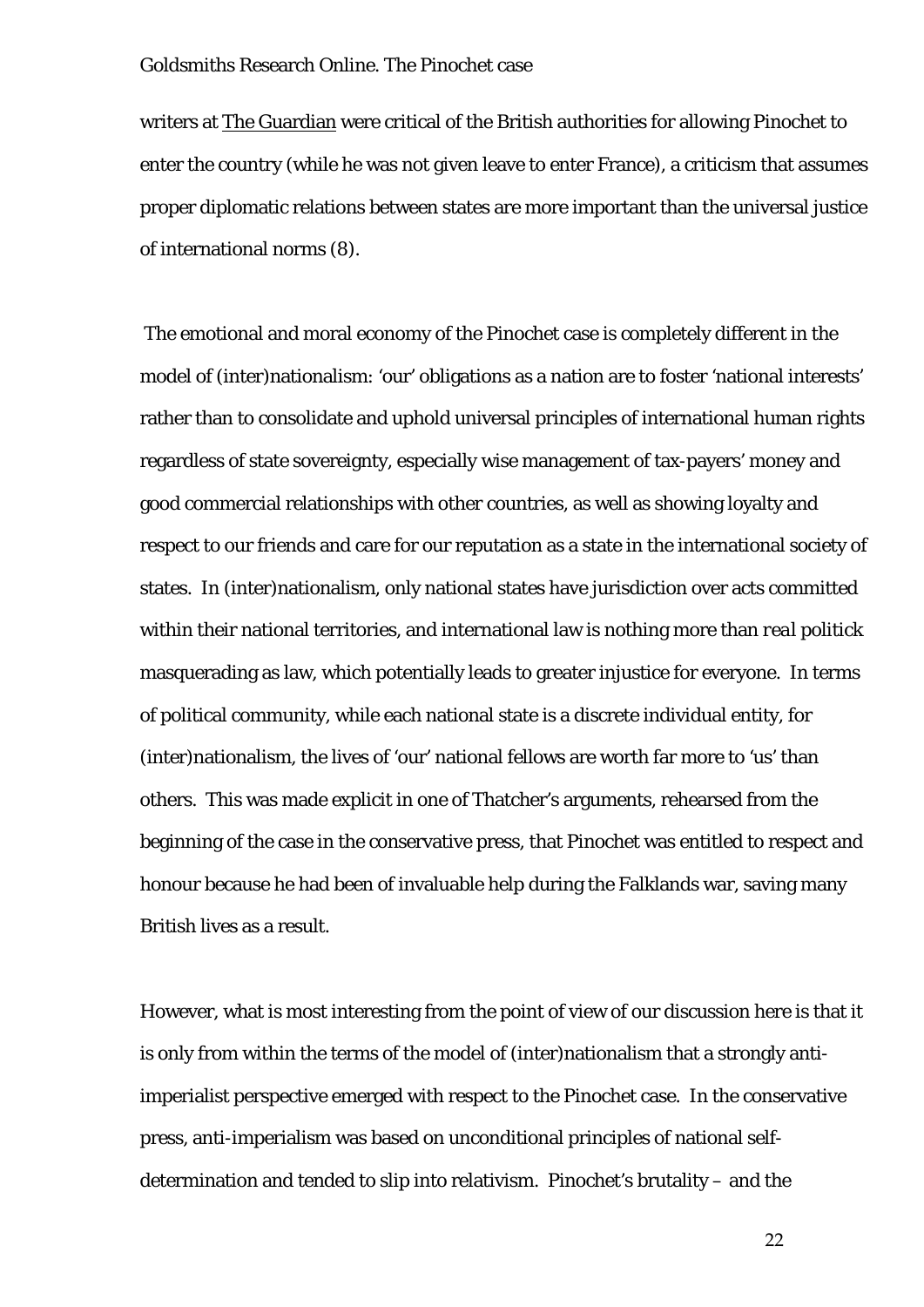conservative press did not dispute that Pinochet was responsible for torture and the disappearance of about 3 - 4,000 people - was justified by circumstances; above all, by the need to combat communism. There are many examples of this approach in The Daily Mail, including an article by Norman Tebbit, former Cabinet Minister in Thatcher's government: 'The Chileans believe that they have to forget the methods Pinochet used to deliver them from communism and give them prosperity and democracy' in 'Make them hit the road Jack' 25/10/1998. A letter from Thatcher to The Times on October 21st 1998 which stated that there were 'acts of violence' on both sides was widely quoted; and the argument that Pinochet freed Chile also featured in her speech to the Conservative Party conference: 'There are implications for Chile, where the small minority of communists who once nearly wrecked the country under Allende will now be encouraged to overturn the prosperous, democratic order that Pinochet and his successors built.' (9) From this point of view, because national concerns are (naturally) dominant for national political communities and states, political judgements that may seem wrong to one people must be understood as appropriate in another national context.

In the progressive papers, anti-imperialist criticisms were much more conditional. In its progressive form (inter)nationalism in the Pinochet case constructed state sovereignty as viable only insofar as it enabled democracy and respect for human rights. There was, therefore, consideration of how Chile had consolidated itself as a democratic state as a result of the actions of international elites in the Pinochet case to the point where Pinochet might even stand trial in Chile should he be returned. Several reports from Santiago that appeared in The Guardian towards the end of the case, for example, suggest that changes had been produced by Pinochet's arrest to make Chile freer and more democratic (eg 'People find the confidence to face the truth but fear the general's last laugh' 16/10/99, and 'Chilean calls grow for Pinochet trial' 6/3/00).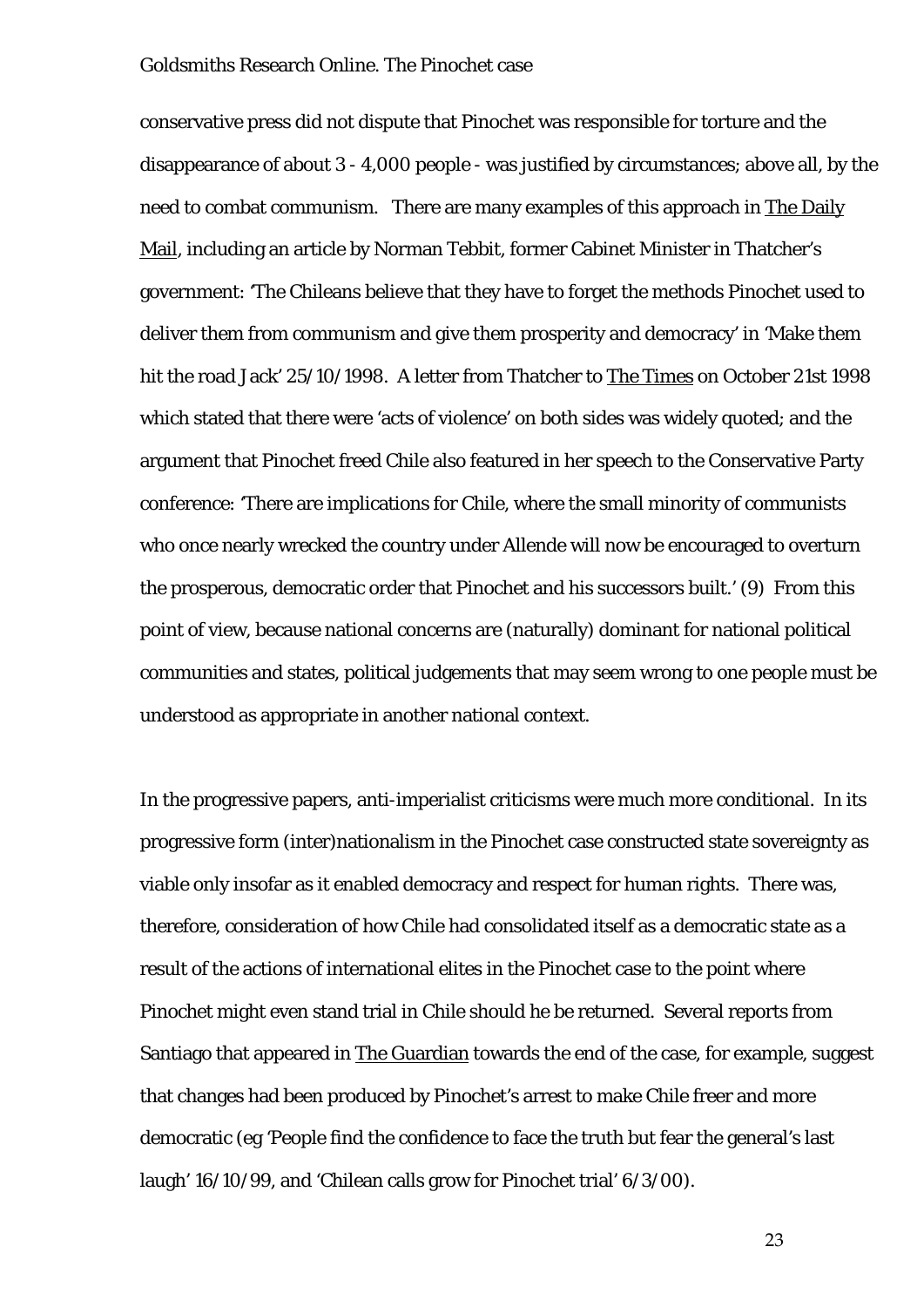The implicit principle here is that foreign policy - the decisions of one state (UK), in voluntary co-operation with others, should contribute to establishing democracy and the rule of law in another (Chile) – but as a matter of ethical foreign policy, in which international law might figure strategically, but does not direct state conduct (10).

Clearly the (inter)nationalist model does not contest (inter)nationalist public policy at all, but rather supports it. As such, although it does enable questions of imperialism to be raised, it provides no resources for thinking about dilemmas of cosmopolitan justice and how political communities for justice might be formed beyond national states.

#### **Conclusion**

In this article I have considered the Pinochet case as a much-celebrated example of the realisation of international human rights norms and as potentially therefore offering the resources for a transition to cosmopolitan justice. Developing ideal-types of (inter)national and cosmopolitan public policy I have argued that institutionally the Pinochet case was undoubtedly innovative. However, its value is much less clear if we consider that justice also requires community.

One methodological implication of this study of the Pinochet case is that cosmopolitan sociologists and empirical political theorists must take political culture much more seriously. Cosmopolitan theorists have neglected both the theorisation and the detailed empirical examination of political culture and this neglect makes it impossible to understand political community as shared meanings and constructed identity in relation to institutions of authoritative governance. It is not sufficient to point out, as cosmopolitan theorists tend to, that imagining political community as represented by the national state is comparatively recent historically, and that it is not immutable (Held and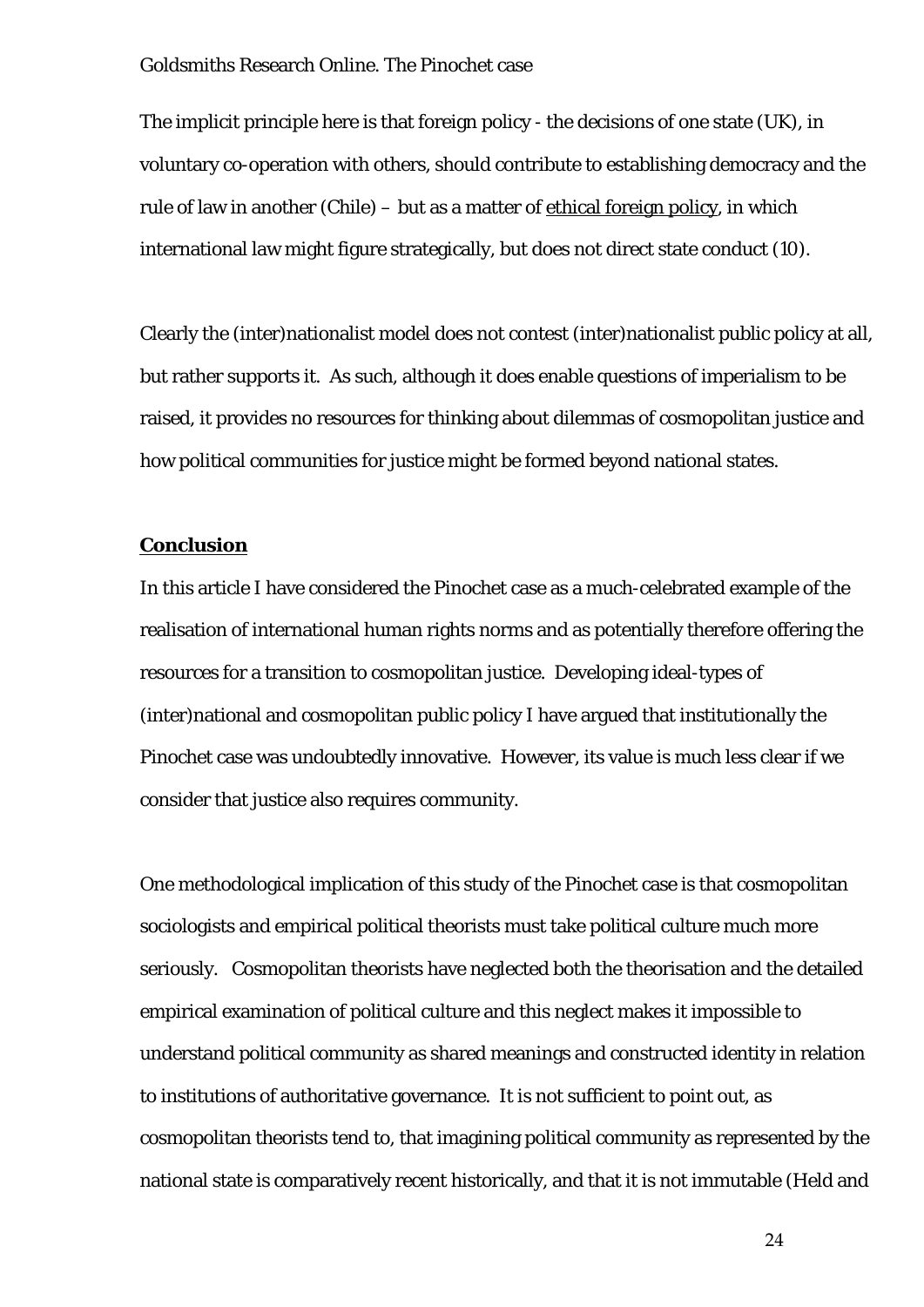McGrew 2002). Nor is it enough to consider influences in global culture on reforming national communities as a result of the growth of global communications and transnational communities, without reference to institutional changes (see Fraser *forthcoming*). As Benhabib has argued, fostering 'ethical cosmopolitanism' involves the iteration of democratic norms (Benhabib 2004). Sociologists of cosmopolitanism can not be satisfied, however, with assuming that the cosmopolitanisation of institutions in broadly multicultural or even post-national societies is matched in a general way by the cosmopolitanisation of identities, especially in relation to law and politics. What is needed are concrete, empirical studies of how iterations of cultural norms in relation to institutional changes lead to dis-identifications and the formation of new identities, or to the modification or the reactive consolidation of established identities, and what relation they bear to a cosmopolitan ideal of justice. As we have seen in the Pinochet case, intermestic human rights now require re-imagining communities of justice, not only for normative or abstract theoretical reasons, but as a necessity that is thrown up by the development of the institutions of the cosmopolitanising state.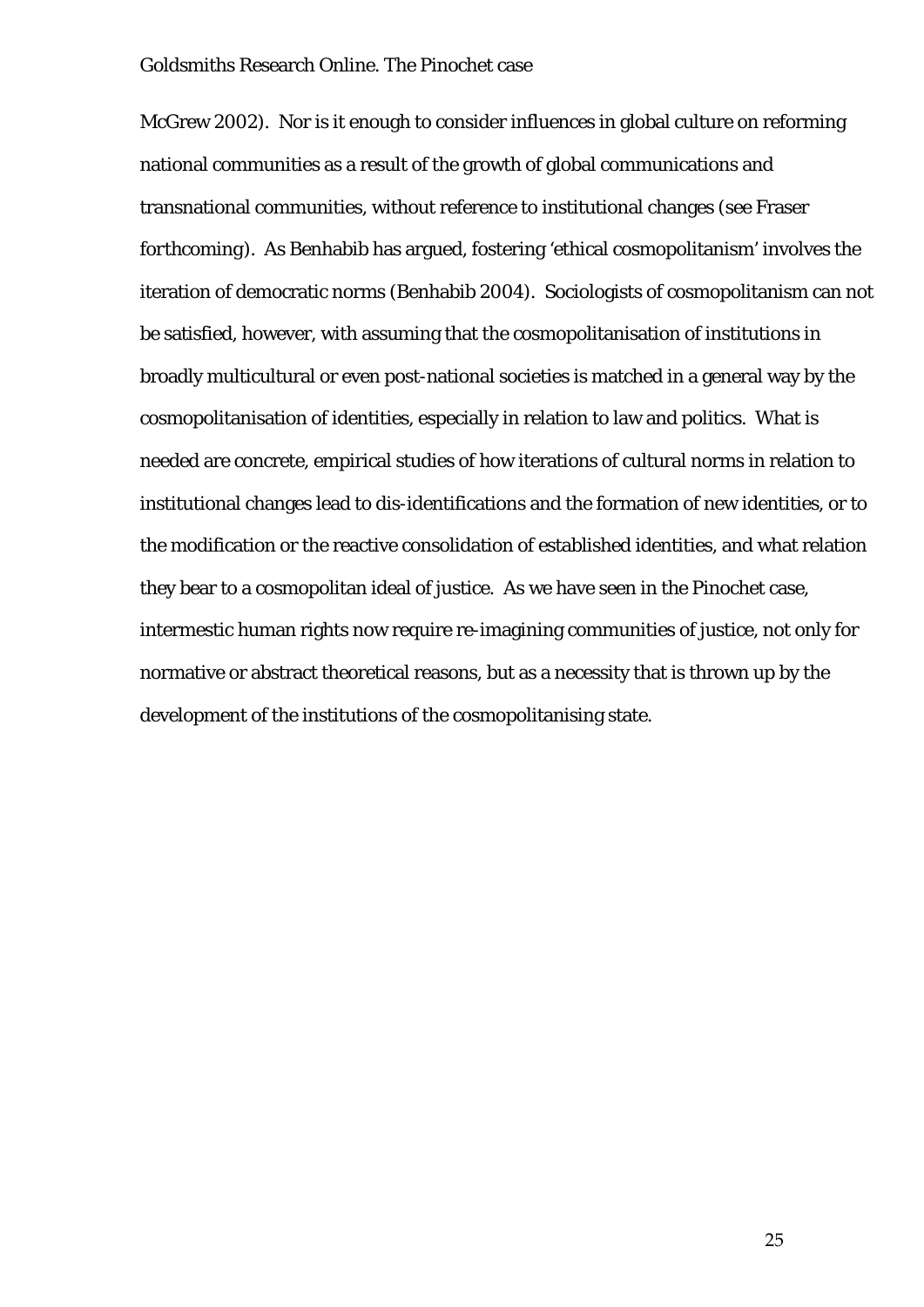### **Acknowledgements**

Much thanks to S\*\*\* \*\*\*, K\*\*\*\*\*\*\* \*\*\*\*\*\*\*\*, M\*\*\*\* \*\*\*\*\*\*, G\*\*\*\*\* \*\*\*\*\*\*, A\*\*\* \*\*\*\*\*. F\*\*\* \*\*\*\*\*\*\* and N\*\*\* \*\*\*\*\*\*\*\*\*\* for all their help and encouragement with this article.

#### **Notes**

1. See Sands 2005 on Pinochet as a landmark, legally but also because of the way it made 'international law' a topic of public discussion to an unprecedented degree. Cosmopolitan sociologists have taken the Pinochet case as an indication that we may be on the threshold of a new era of cosmopolitan law (Habermas 1999; see also Beck 2006: 223).

2. This situation is now becoming more complex – especially when it is a matter of prosecuting crimes against humanity that took place in peace time rather than in armed conflict (for example, in cases brought to US courts under the Alien Tort Claims Act private individuals may be brought to trial for gross violations of human rights; see Meckled Garcia and Cali 2006: 16).

3. The legalisation of human rights involves the way in which, since the end of the Cold War, international agreements are becoming more detailed, precise and binding; and law that draws on and invokes human rights is increasingly interpreted and applied in national and international courts (Abbott, Keohane et al. 2001).

4. Whilst the first warrant for Pinochet's arrest referred only to Spanish victims, this was found to be 'bad in law' and a second was issued that did not refer to victims according to nationality.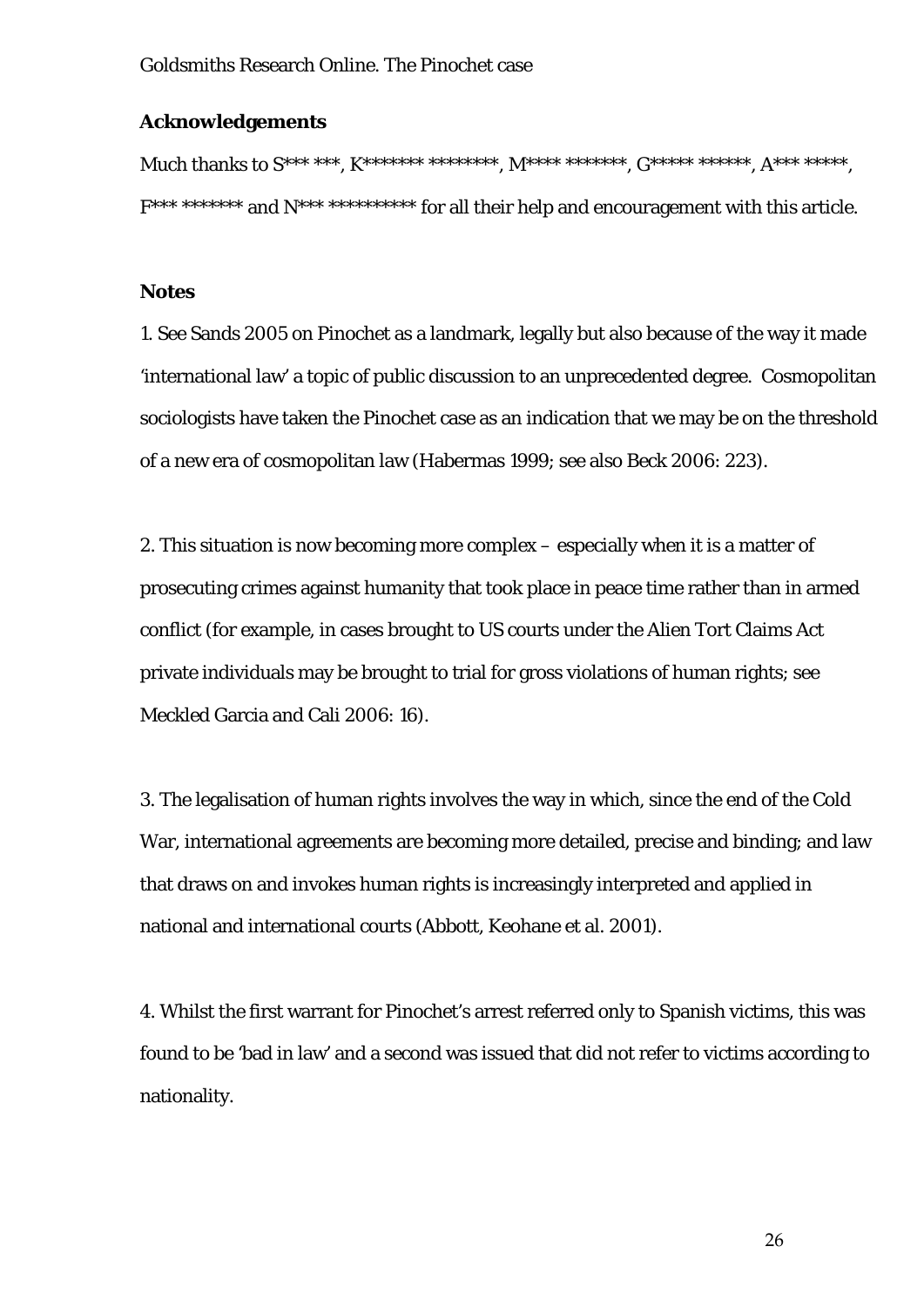5. Key texts in the development of cosmopolitan sociology (as distinct from philosophy) include Archibugi et al. 1998; Archibugi 2004; Beck 2002, 2003, 2006a, 2006b; Benhabib 2004; Delanty 2006; Held 1995, 2002; Habermas 1999, 2001; Fraser 2005, 2006, and *forthcoming*; Turner 2002; Woodiwiss 2002.

6. Examples from the very beginning of the case, which set the tone for subsequent coverage, include: H. O'Shaughnessy, 'A murderer among us' The Guardian 15/10/98; J. Hooper 'The game is up for Pinochet' The Observer 18/10/98, and an (untitled) editorial in the same edition; B. Wazir's interview with Carlos Reyes (leader of Chile Democratico) in The Guardian 19/10/98; all letters to The Guardian 19/10/98; The Mirror's editorial 'Evil Pinochet must now face justice' 19/10/98; and letters in The Mirror under the headline 'The right and human rights' 23/10/98. The progressive papers represented this model strongly throughout the case. Examples from the end of the case include: The Mirror 'Betrayed; torture victims round on Jack Straw after he allows Chilean tyrant Pinochet to fly home', and 'MP Anne slams Pinochet victory' both 3/3/00 when Straw announced Pinochet was unfit for trial; also The Observer M. Lattimer (AI Director of Communications) 'Only tough judicial action can halt the torturer's roll call of abuse' 24/10/99; and an interview with Claudio Cordone, the leader of AI's Pinochet campaign in The Guardian 4/3/00.

7. Cosmopolitan nationalism was not possible in this case for the conservative press because of the polarisation of Left and Right over Pinochet. In other cases, however, it is possible that the distribution of these models could be quite different across conservative and progressive media.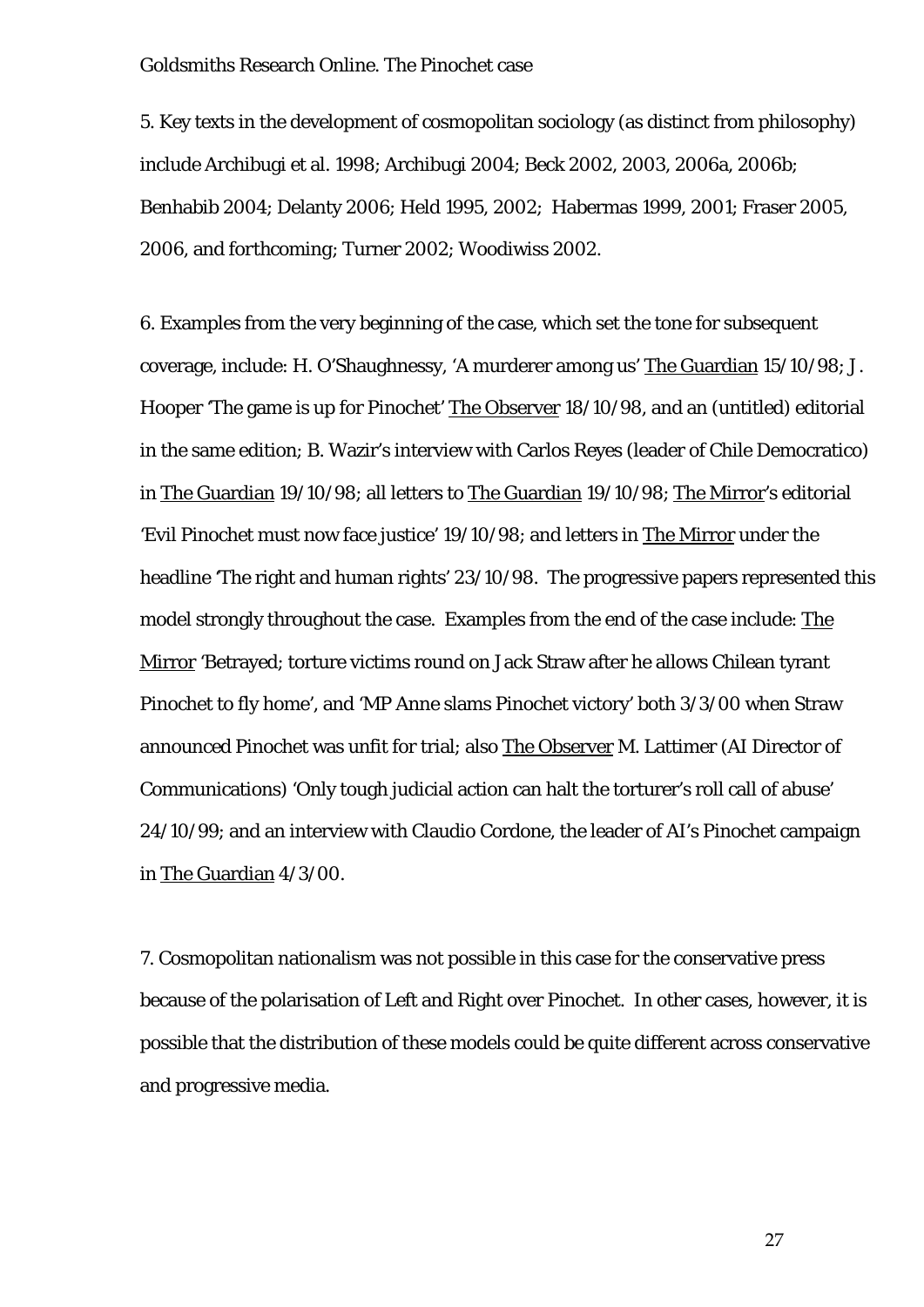8. For example, H. Young 'A wicked man's arrest squeezes old principles out of New Labour' 22/10/98; and a letter under the headline 'It's safe to come out Adolf' which ended 'Whereas the right of the British legal system to put a former head of state on trial may be in question, that of Her Majesty's Government to refuse admission to undesirable aliens is not' 30/10/98. The Guardian also ran occasional reports and commentary that fit more easily into the model of (inter)nationalism than that of global citizenship: for example, a report from legal and political correspondents, 'Straw Hints at Deal with Chile over Pinochet' 23/10/98, and a letter protesting 'foreign interference in the affairs of Chile' and ending with 'We are not a Spanish colony and will never be a British one. A basic human right is free determination. Let us exercise this right' 5/11/98.

9. Anti-colonialism was a recurrent theme of conservative tabloid opinion pieces and editorials. For example, from The Daily Mail, P. Johnson 'Left-wing Judges and a Shabby Omission' 9/12/98 on the alleged bias of Lord Hoffman; 'Jack's all right… what about Chile?' 10/12/98 and 'Tories and Chileans Pile the Pressure on Straw in Extradition Row' 27/11/98; from The Sun, an editorial 'Why Has Britain Arrested a Friend in Need?' 19/10/98, and a report from G. Pascoe-Watson, 'Pinochet in Tears as He Faces Trial' 10/12/98. The Daily Telegraph generally gave what appeared to be a more comprehensive and balanced account of the case, but it did orient stories towards unrest in Chile as a result of Pinochet's arrest, with headlines like 'Tension Turns to Violence on the Streets of Santiago' 22/10/98 and 'Pinochet's Return Puts Democracy Under Strain' 5/3/00.

10. The first Labour government under Tony Blair was officially associated with 'ethical foreign policy', an idea that Robin Cook, the Foreign Secretary put forward soon after it was elected.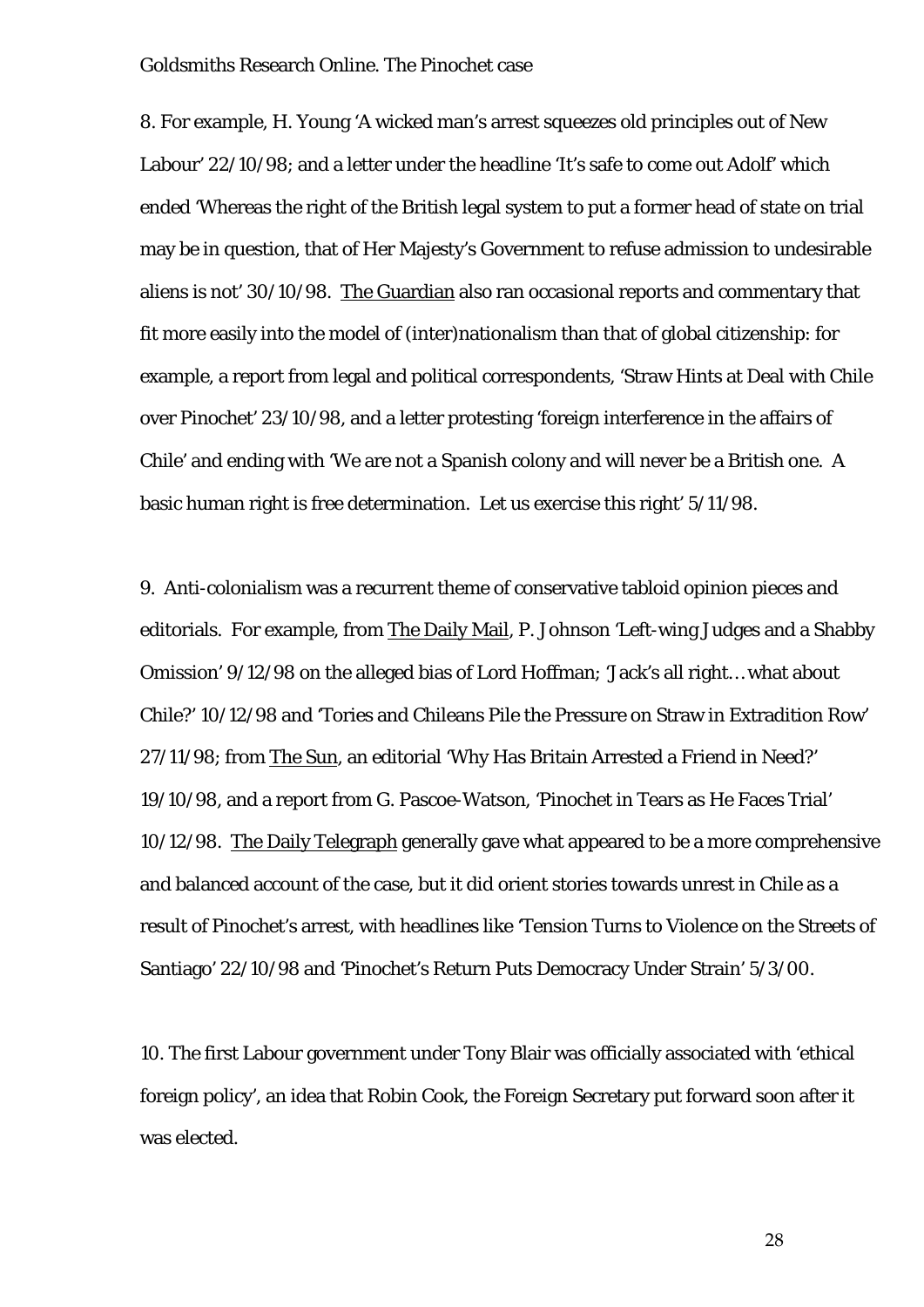# **References**

Anderson, B. (1983). Imagined Communities: Reflections on the Origin and Spread of Nationalism*.* London: Verso.

Billig, M. (1995). Banal Nationalism London: Sage.

Abbott, K. W., R. O. Keohane, et al. (2001). The Concept of Legalization.

Legalization and World Politics. Cambridge, Massachusetts, MIT Press.

Archibugi D, Held, D. and Kohler, M. (1998) Re-Imagining Political

Community: Studies in Cosmopolitan Democracy. Stanford, California:

Stanford University Press.

Archibugi, D. (2004) "Cosmopolitan Democracy and its Critics: A Review"

European Journal of International Relations **10**(3).

Beck, U. (2002) "The Cosmopolitan Perspective: Sociology in the Second Age

of Modernity" in S. Vertovec and R. Cohen (eds) Conceiving

Cosmopolitanism: Theory, Context, and Practice Oxford, Oxford University Press.

Beck, U. (2003) "Toward a New Critical Theory with a Cosmopolitan Intent" Constellations **10**(4)

Beck, U. (2006a). "Unpacking cosmopolitanism for the social sciences: a research agenda." British Journal of Sociology **57**(1).

Beck, U. (2006b). Power in the Global Age. Cambridge, Polity.

Beetham, D. (2000). Democracy and Human Rights. Cambridge, Polity Press.

Benhabib, S. (2004). The Rights of Others: Aliens, Residents and Citizens.

Cambridge, Cambridge University Press.

Bianchi, A. (1999). "Immunity versus Human Rights: The Pinochet Case."

European Journal of International Law **10**(2): 237-277.

Considine, M. (2005). Making Public Policy. Cambridge, Polity.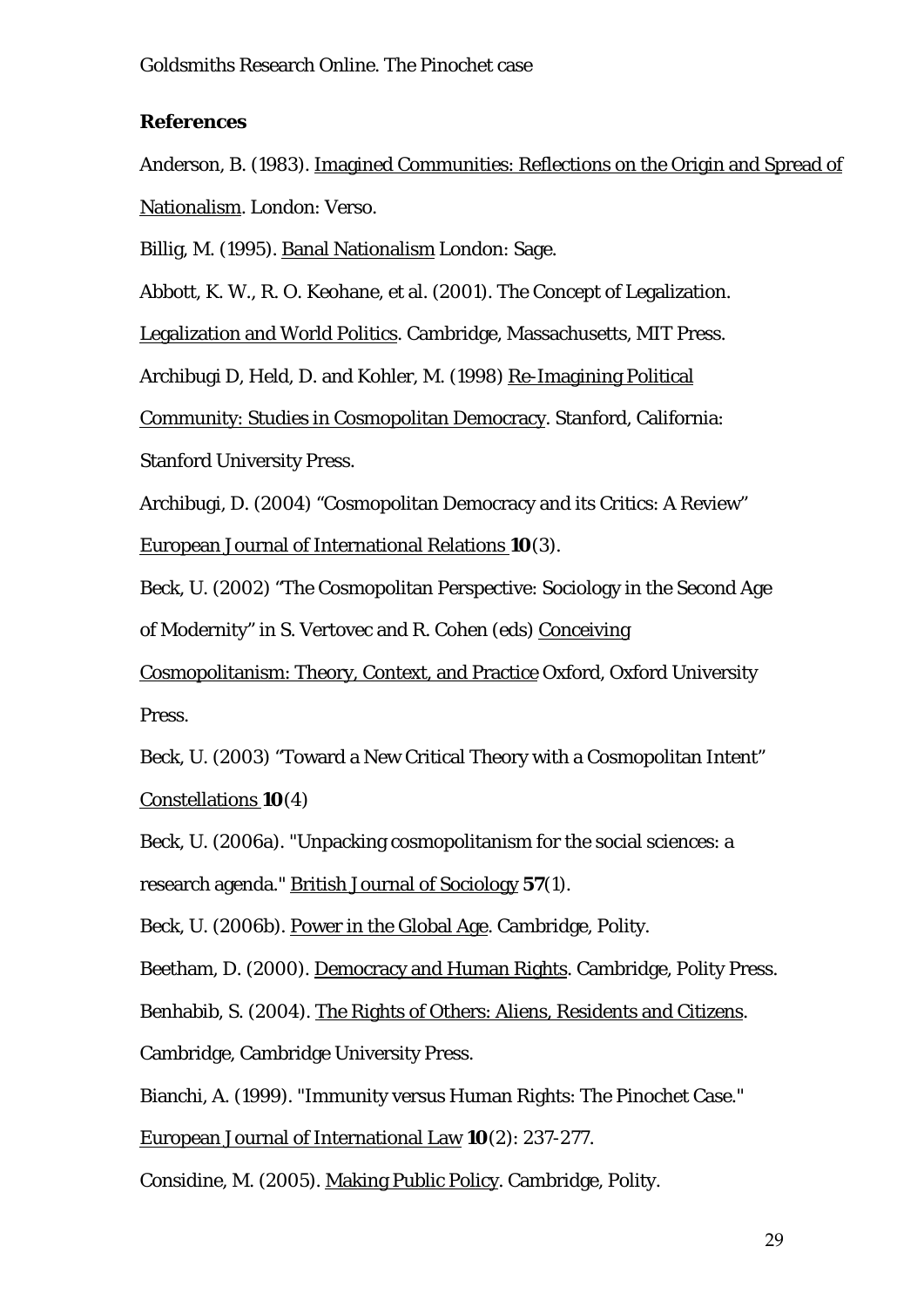Crawford, J. and S. Marks (1998). The Global Democracy Deficit: an Essay in International Law and its Limits. Re-imagining Political Community: Studies in Cosmopolitan Democracy. Stanford, California, Stanford University Press. Delanty, G. (2006). "The cosmopolitan imagination: critical cosmopolitanism and social theory." British Journal of Sociology **57**(1).

Fenwick, H. (2002) Civil Liberties and Human Rights. London, Cavendish Publishing Ltd. 3rd edition

Fraser, N. (2005). "Reframing Justice in a Globalizing World." New Left Review **36**.

Fraser, N. (2006). "Abnormal Justice." Critical Inquiry **32**(3).

Fraser, N *forthcoming* "Transnationalizing the Public Sphere: On the

Legitimacy and Efficacy of Public Opinion in a Postwestphalian World."

Theory, Culture and Society

Forsythe, D. (2000) "Human Rights in International Relations" Cambridge, Cambridge University Press.

Gilroy, P. (2004) After Empire: Melancholia or Convivial Culture London, Routledge.

Habermas, J. (1999). "Bestiality and Humanity: a War on the Border between Legality and Morality." Constellations. **6**(3)

Habermas, J. (2001). The Postnational Constellation: Political Essays.

Cambridge, Polity.

Held, D. (1995). Democracy and the Global Order: from the Modern State to Cosmopolitan Governance. Cambridge, Polity Press.

Held, D. (2002). "Law of States, Law of Peoples: Three Models of

Sovereignty." Legal Theory **8**(1): 1-44.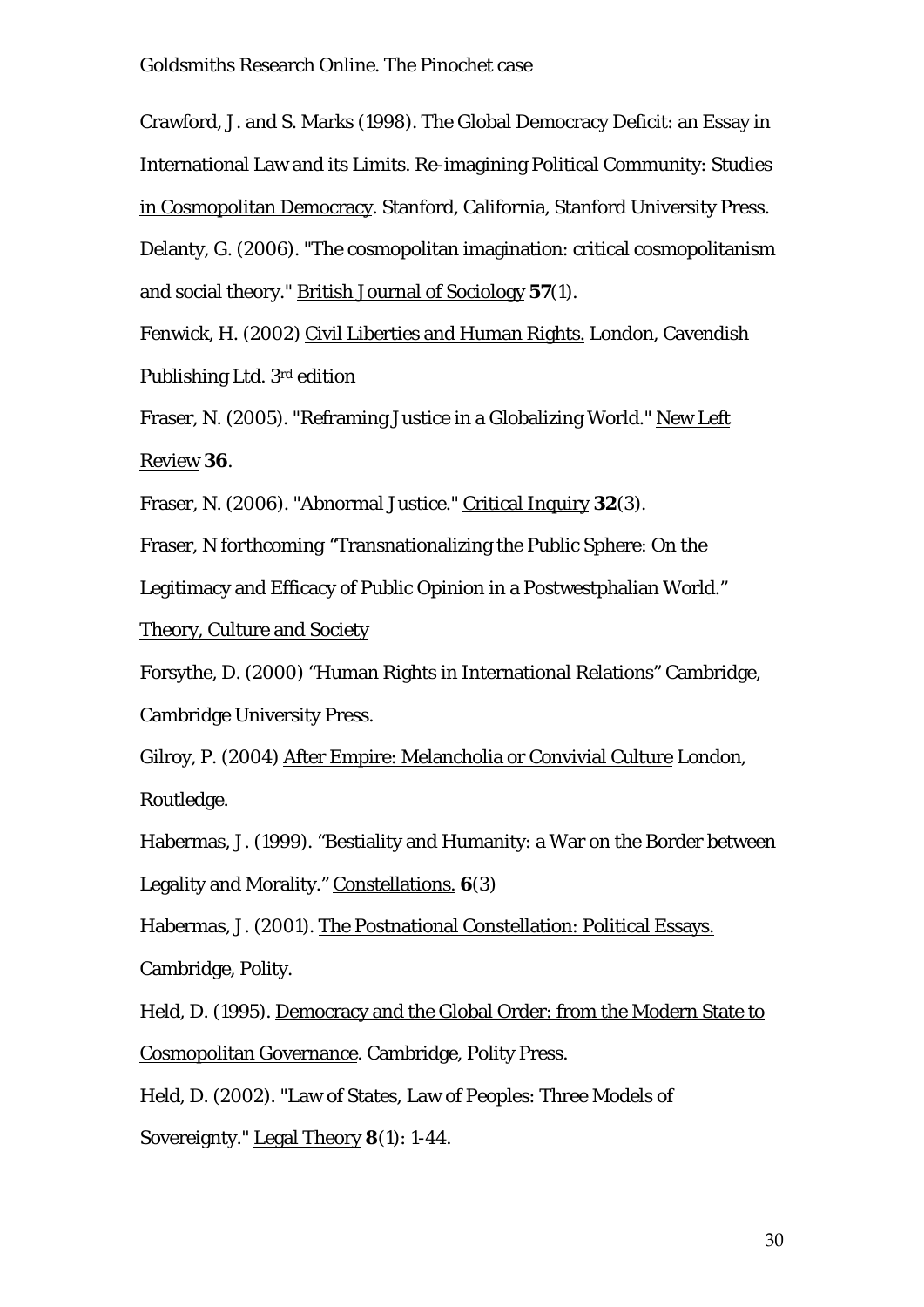Held, D. and A. McGrew (2002). Globalization/Anti-Globalization. Cambridge, Polity.

Hirsh, D. (2003). Law Against Genocide: Cosmopolitan Trials. London, Glasshouse Press.

Keck, M. and Sikkink, K. (1998). Activists beyond Borders: Advocacy Networks in International Politics Ithaca, New York, Cornell University Press. Meckled-Garcia, S. and Cali, B. (2006). The Legalization of Human Rights: multidisciplinary perspectives on human rights and human rights law Routledge, London.

Nash, K. 'Global citizenship as showbusiness: the cultural politics of Make Poverty History' Media, Culture and Society *forthcoming*

Risse, T, Ropp, S. and Sikkink, K. (1999) The Power of Human Rights:

Institutional Norms and Domestic Change Cambridge, Cambridge University Press.

Robertson, G. (2002). Crimes Against Humanity: the Struggle for Global Justice London: Penguin. 2nd edition.

Sands, P. (2005). Lawless World: America and the Making and Breaking of Global Rules. London, Allen Lane.

Shapiro, I. and C. Hacker-Cordon, Eds. (1999). Democracy's Edges. Cambridge, Cambridge University Press.

Shaw, M. (2003). International Law. Cambridge, Cambridge University Press. Slaughter, A.-M. (2005). A New World Order. Princeton, Princeton University Press.

Soysal, Y. (1994). Limits of Citizenship: Migrants and Postnational Membership in Europe. Chicago, University of Chicago